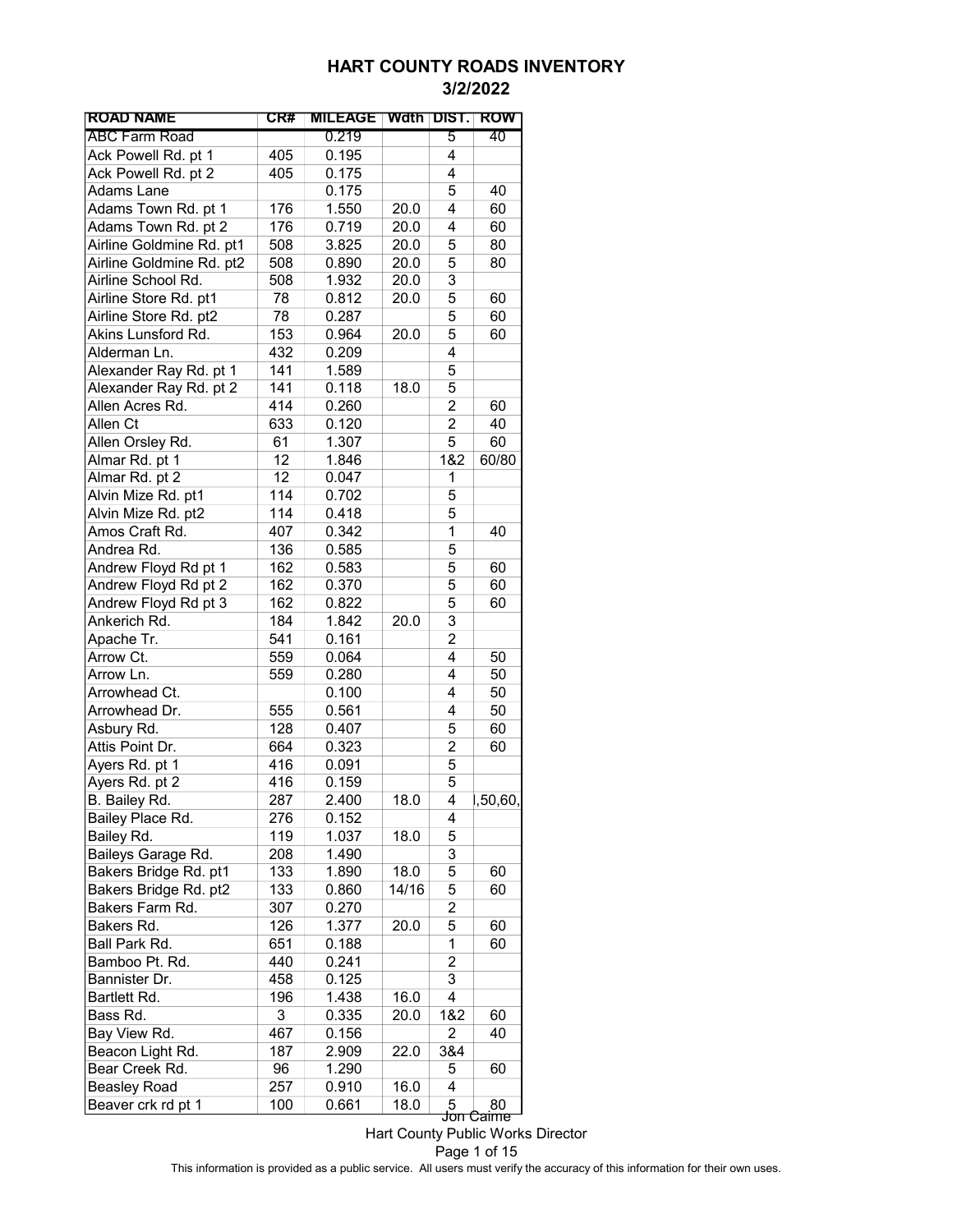| <b>ROAD NAME</b>                 | CR# | <b>MILEAGE</b> | Wdth | <b>DIST.</b>            | ROW              |
|----------------------------------|-----|----------------|------|-------------------------|------------------|
| Beaver crk rd pt 2               | 100 | 0.547          | 18.0 | 5                       | 80               |
| Beaver Dam Rd.                   | 97  | 1.388          |      | 5                       |                  |
| Beaver Lodge Rd. pt1             | 487 | 0.237          |      | 2                       |                  |
| Beaver Lodge Rd. pt2             | 487 | 0.079          |      | 2                       |                  |
| Beaverdam Farm Rd. pt 1          | 143 | 1.342          | 20.0 | 5                       | 100              |
| Beaverdam Farm Rd. pt 2          | 143 | 2.645          | 20.0 | 5                       | 100              |
| Bella Vista Dr.                  | 619 | 0.150          |      | $\overline{c}$          | 60               |
| Belva Ln.                        | 229 | 0.090          |      | 4                       |                  |
| Ben Maxwell Rd.                  | 99  | 2.645          | 20.0 | 5                       | 60,80            |
| Ben Shirley Ln.                  | 254 | 0.303          |      | 4                       | 60               |
| Bent Creek Rd. pt1.              | 322 | 0.354          | 16.0 | 2                       |                  |
| Bent Creek Rd. pt2.              | 322 | 1.054          |      | 2                       |                  |
| Bert Moorhead Rd.                | 349 | 1.252          | 18.0 | 3&5                     | 60               |
| Bessie Rd.                       | 479 | 0.120          |      | 4                       |                  |
| Bethany Bowersville rdpt1        | 73  | 3.600          | 18.0 | 3,4,85                  | 60/80            |
| <b>Bethany Bowersville rdpt2</b> | 73  | 2.764          | 18.0 | 3,4,85                  | 60/80            |
| Bethany Ln.                      | 83  | 0.383          | 18.0 | 5                       |                  |
| Bethesda Church Rd.              | 61  | 0.604          | 20.0 | 5                       | 60               |
| Bible Baptist Ch. Rd. pt 1       | 477 | 0.095          |      | 5                       |                  |
| Bible Baptist Ch. Rd. pt 2       | 477 | 0.173          |      | 5                       |                  |
| <b>Bill Lucas Rd</b>             | 596 | 0.128          |      | 4                       |                  |
| Billy J. Ray Rd                  | 608 | 0.130          |      | 5                       | 40               |
| Bio Church Rd.                   | 510 | 4.075          |      | 5                       |                  |
| Bio Ln.pt 1                      | 49  | 1.424          | 18.0 | 1&5                     |                  |
| Bio Ln.pt 2                      | 49  | 0.133          | 20.0 | 1&5                     |                  |
| Bio Ln.pt 3                      | 49  | 0.879          | 20.0 | 1&5                     |                  |
| Bird Ct.                         |     | 0.213          |      | 2                       | 60               |
| Blackmon Rd.                     | 175 | 1.760          | 21.0 | 3&5                     |                  |
| Blanton P. Shirley Rd.           | 375 | 0.529          |      | 5                       |                  |
| <b>Bo Hill Estates</b>           | 402 | 0.216          |      | 1                       | 40               |
| Boat Rd.                         | 291 | 0.269          |      | $\overline{2}$          |                  |
| Bobwhite Dr.                     | 391 | 0.371          |      | $\overline{c}$          | 40               |
| Bode Weaver Rd.                  | 58  | 0.784          | 16.0 | 5                       |                  |
| Boleman Hill Rd. pt 1            | 301 | 0.394          | 20.0 | 2                       | 80               |
| Boleman Hill Rd. pt 2            | 301 | 1.606          | 20.0 | $\overline{\mathbf{c}}$ | 80               |
| Bond Kelly Rd.pt1                | 103 | 0.692          |      | 5                       |                  |
| Bond Kelly Rd.pt2                | 103 | 0.438          |      | 5                       |                  |
| Bonds Rd. pt 1                   | 104 | 0.782          |      | $\bar{\mathbf{5}}$      |                  |
| Bonds Rd. pt 2                   | 104 | 0.987          |      | 5                       |                  |
| Bow Ct.                          | 558 | 0.333          |      | 4                       | 50               |
| Bow Dr.                          | 558 | 0.453          |      | 4                       | 50               |
| Bow In                           |     | 0.640          |      | 4                       | 50               |
| Bowen Rd.                        | 35  | 0.741          |      | $\overline{2}$          |                  |
| Bowers Rd.                       | 77  | 0.415          |      | 3&5                     | 60               |
| Bowersville Rd.                  | 341 | 0.647          |      | 4                       |                  |
| Bradley Rd.                      |     | 0.325          |      | 5                       |                  |
| Bramblewood Dr.                  | 488 | 0.141          |      | $\overline{2}$          |                  |
| <b>Breezy Point</b>              | 495 | 0.188          |      | 2                       |                  |
| Briscoe Rd.                      | 164 | 0.280          | 18.0 | 5                       |                  |
| Broken Arrow Rd. pt 1            | 279 | 0.465          |      | 2                       |                  |
| Broken Arrow Rd. pt 2            | 279 | 0.118          |      | 2                       |                  |
| Brookdale Dr.                    | 244 | 0.533          |      | 4                       | 60               |
| Brooks Rd.                       | 140 | 0.736          | 20.0 | 5                       | 60               |
| Brown Cir.                       | 428 | 0.436          |      | $\overline{c}$          | 40               |
| Brown Rd.                        |     |                |      | Jon<br>Jon              |                  |
|                                  |     |                |      |                         | <del>Gaimc</del> |

Hart County Public Works Director Page 2 of 15 This information is provided as a public service. All users must verify the accuracy of this information for their own uses.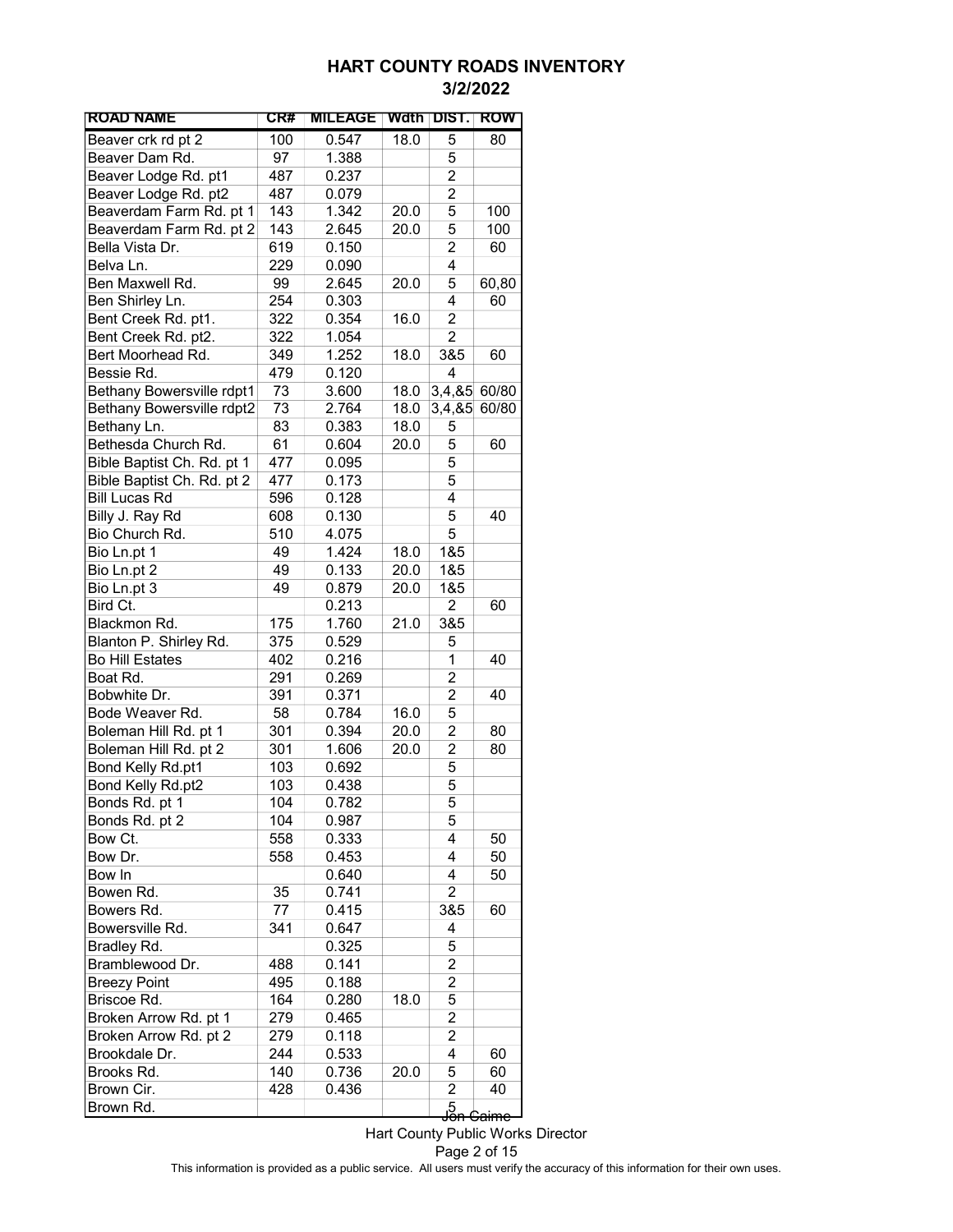| <b>ROAD NAME</b>          | CR# | <b>MILEAGE</b> |       | Wath DIST.     | ROW                         |
|---------------------------|-----|----------------|-------|----------------|-----------------------------|
| Brown Rd.                 | 147 | 0.185          |       | 3              |                             |
| Brown Stone Dr.           | 156 | 0.251          |       | 5              |                             |
| Browns Ln.                | 497 | 0.231          |       | $\overline{2}$ |                             |
| Bruce Ct.                 | 459 | 0.352          |       | 1              |                             |
| Bryant Dr.                |     | 0.285          |       | 5              |                             |
| Bryson Rd.                | 52  | 0.415          |       | 1              | 80,60                       |
| Burbick Ln. pt1           | 10  | 0.034          |       | 1              |                             |
| Burbick Ln. pt2           | 10  | 0.197          |       | 1              |                             |
| Burch St. pt2             | 123 | 0.402          |       | 5              |                             |
| Byrum Cemetary Rd. pt 1   | 275 | 0.262          |       | 4              | 40                          |
| Byrum Cemetary Rd. pt2    | 275 | 0.874          |       | 4              |                             |
| C & C Cir.                | 696 | 0.278          |       | 2              | 40                          |
| <b>Camelot Drive</b>      |     | 0.057          |       | $\overline{2}$ | 40                          |
| Caney Branch Rd.          | 194 | 1.690          | 20.0  | 4              |                             |
| Capri Cir.                | 425 | 0.173          |       | 3              |                             |
| Capri Dr.                 | 425 | 0.670          |       | 3              |                             |
| Carlton Brown Rd.         | 146 | 1.137          |       | 5              |                             |
| Carlton Dr.               | 385 | 0.270          |       | $\overline{c}$ | 40                          |
| Carnes Cemetary Rd.       | 274 | 0.847          |       | 4              |                             |
| Carrie Craft Rd.          | 179 | 1.223          | 18.0  | 3              |                             |
| Cartee Johnson rd         |     | 0.446          |       | 2              | 40                          |
| Carters Dr.               | 644 | 0.110          |       | 1              |                             |
| Carters Ferry Rd.         | 310 | 1.350          | 18/20 | 2              | 40                          |
| Cedar Creek Cir           | 401 | 0.653          |       | 1              |                             |
| Cedar hills rd            | 604 | 0.209          |       | 2              |                             |
| Cedar Ln                  | 270 | 0.366          |       | $\overline{c}$ | 50                          |
| Cedar Pond Rd.            |     | 0.584          |       | 1&2            | 40                          |
| Cedar Ridge Rd.           | 485 | 0.737          |       | 2              |                             |
| Cedartown Rd.             | 639 | 0.251          |       | 4              | 40                          |
| Center ofthe World Rd pt1 | 216 | 0.235          | 15.0  | 3              | 10,60                       |
| Center ofthe World Rd pt2 | 216 | 0.908          | 18.0  | 3              | 10,60                       |
| Chandlers Ferry Rd.       | 279 | 1.567          | 17.0  | $\overline{c}$ | 50                          |
| Chateau Estates Rd.       | 514 | 0.841          |       | 4              | 60                          |
| <b>Cherokee Court</b>     |     | 0.049          |       | 4              | 60                          |
| cherokee In               |     | 0.160          |       | 4              | 50                          |
| cherokee plaza            | 675 | 0.084          |       | 4              | 50                          |
| Cherokee Ridge Rd.        | 468 | 0.821          |       | 3              |                             |
| Christian Dr.             | 478 | 0.271          |       | 4              | 60                          |
| Christmas Tree Rd.        | 185 | 0.796          | 20.0  | 3              | 60                          |
| Circle dr                 |     | 0.088          |       | 1              |                             |
| Claude Floyd Rd.          | 135 | 0.795          |       | 5              |                             |
| Clay Brown Rd.            | 510 | 3.077          | 20.0  | 5              | 80                          |
| clay street               | 337 | 0.280          |       | 1              | 40                          |
| Cleveland Mill Rd. pt1    | 232 | 0.540          | 18.0  | 4              | 60                          |
| Cleveland Mill Rd. pt2    | 232 | 0.940          | 18.0  | 4              | 60                          |
| Cliff Rd.                 |     | 0.117          |       | 2              | 40                          |
| cline                     | 698 | 0.080          |       | 1              | 25                          |
| Clyde Cir.                | 423 | 0.434          |       | 2              | 40                          |
| Cokesbury Church rd       | 536 | 0.346          |       | 1              |                             |
| Coldwater Creek Rd.       | 45  | 1.103          |       | 1              |                             |
| College Ave. pt2          | 168 | 0.925          |       | 4              |                             |
| Collier Rd.               | 662 | 0.287          |       | 1              | 60                          |
| Collins Rd.               | 364 | 0.480          |       | 4              |                             |
| Community Rd.             | 154 | 0.452          |       | 5              |                             |
| Corinth Church Rd.        | 121 | 0.940          | 18.0  |                | .5<br><del>Jon Caim</del> e |
|                           |     |                |       |                |                             |

Hart County Public Works Director Page 3 of 15 This information is provided as a public service. All users must verify the accuracy of this information for their own uses.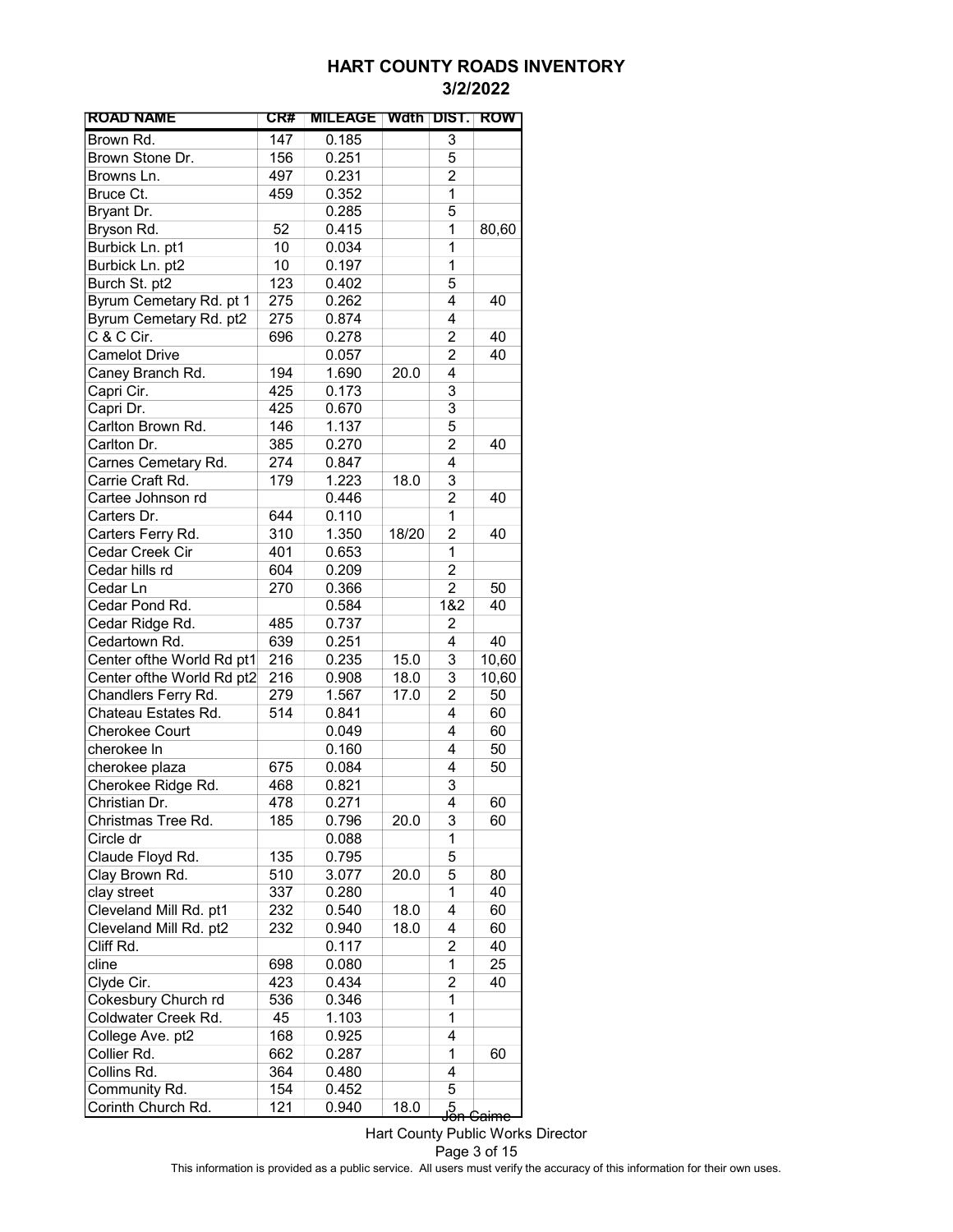| <b>ROAD NAME</b>         | CR# | <b>MILEAGE</b> | Wath DIST. |                         | ROW                   |
|--------------------------|-----|----------------|------------|-------------------------|-----------------------|
| Cornhusker Rd.           | 30  | 0.479          |            | 1                       | 60                    |
| <b>Country Lane</b>      |     | 0.424          |            | 4                       | 60                    |
| Country Ridge Dr.        | 548 | 0.390          |            | 5                       |                       |
| Cove Tr.                 |     | 0.034          |            | $\overline{2}$          | 60                    |
| Craft Howell Rd. pt1     | 377 | 0.554          |            | 5                       |                       |
| Craft Howell Rd. pt2     | 377 | 0.544          |            | 5                       |                       |
| Craft Rd.                | 3   | 1.427          |            | $\overline{2}$          |                       |
| Craftmen Dr.             |     | 0.117          |            | 1                       | 40                    |
| Crawfords Ferry Rd.      | 306 | 2.100          |            | 2                       |                       |
| Creekwood rd             | 699 | 0.240          |            | 2                       |                       |
| Cromer Rd.               | 28  | 0.486          |            | 1                       |                       |
| Cromer Rd. spur          |     | 0.023          |            | 1                       |                       |
| Cross Creek Tr.          | 241 | 0.020          |            | 4                       | 40                    |
| Cross Roads Cir.         | 220 | 1.225          | 20.0       | 4                       | 60                    |
| Crumps Rd.               | 232 | 1.370          | 18.0       | 2                       |                       |
| Curt Bailey Rd. pt 1     | 284 | 0.893          |            | 4                       | 60                    |
| Curt Bailey Rd. pt2      | 284 | 0.100          |            | 4                       | 60                    |
| Daisy Ln.                |     | 0.198          |            | 5                       | 40                    |
| Deep Woods Rd. pt 1      | 688 | 0.210          |            | 1                       |                       |
| Deep Woods Rd. pt 2      | 688 | 0.535          |            | $\mathbf{1}$            |                       |
| Deer Rd.                 | 124 |                |            | 5                       |                       |
|                          | 77  | 0.059          |            |                         |                       |
| Deer Run Ln.             |     | 2.122          | 18.0       | 3&5                     |                       |
| Deerfield Ct.            | 669 | 0.528          |            | 5                       | 60                    |
| Deerfield Ln.            | 669 | 0.704          |            | 5                       | 60                    |
| Della Payne              |     | 0.108          |            | 5                       |                       |
| Delta Way                | 431 | 0.121          |            | 4                       |                       |
| Dempsey Brown Rd.        | 584 | 0.488          |            | 5                       | 60                    |
| Detter Rd.               | 417 | 0.270          |            | 5                       | 60                    |
| Dobb's Landing           | 283 | 1.642          |            | 4                       | 60                    |
| Dockery Rd.              | 161 | 0.679          | 20.0       | 5                       | 60                    |
| Dogwood Ln.              |     | 0.085          |            | $\overline{c}$          | 40                    |
| Dooley Woods Rd.         | 193 | 0.209          |            | 4                       |                       |
| Doyl Rd. pt1             | 179 | 0.573          |            | 4                       | 60                    |
| Duncan Rd.               | 130 | 0.878          | 18.0       | 5                       |                       |
| E&M Dairy Rd.            | 48  | 1.243          | 20.0       | 1                       | 50                    |
| E. Nannie Rd.            | 290 | 0.163          |            | 2                       |                       |
| Eagle Grove School Rd. p | 505 | 2.005          | 19.0       | 5                       | 100/80                |
| Eagle Grove School Rd. p | 505 | 2.177          | 19.0       | 5                       | 80                    |
| Eagle Heights Rd.        | 653 | 0.603          |            | 5                       | 60                    |
| Eagle Lake Rd.           | 521 | 0.418          |            | 5                       |                       |
| Early Dr. pt1            | 315 | 0.325          |            | $\overline{2}$          |                       |
| Early Dr. pt2            | 315 | 0.391          |            | $\overline{c}$          |                       |
| Eastern Rd.              | 637 | 0.174          |            | $\mathbf{1}$            | 40,60                 |
| Elias P. Jenkins Rd.     | 67  | 1.757          |            | 5                       |                       |
| Elizabeth Rd             | 33  | 0.910          | 21.0       | 1                       | 60                    |
| Ellis Dr.                | 56  | 0.746          | 20.0       | 1                       | 60                    |
| Elrod Ferry Rd. Pt 1     | 332 | 0.565          |            | $\overline{\mathbf{c}}$ |                       |
| Elrod Ferry Rd. pt2      | 332 | 0.775          |            | 2                       |                       |
| Ernest Oliver Dr.        | 52  | 0.997          | 19.0       | 1                       |                       |
| Ertzberger Rd.           | 212 | 0.049          |            | 3                       |                       |
| Evalena Dr.              | 409 | 0.242          |            | 1                       |                       |
| Evans Rd                 | 49  | 0.180          |            | 1                       |                       |
| Evergreen lane           |     | 0.190          |            | 4                       | 60                    |
| Falcon Dr.               | 391 | 0.325          |            | $\overline{c}$          | 40                    |
| Farm Rd. pt1             | 153 | 0.910          | 18.0       |                         |                       |
|                          |     |                |            | ,5<br>Jon               | 60<br><del>aime</del> |

Hart County Public Works Director Page 4 of 15 This information is provided as a public service. All users must verify the accuracy of this information for their own uses.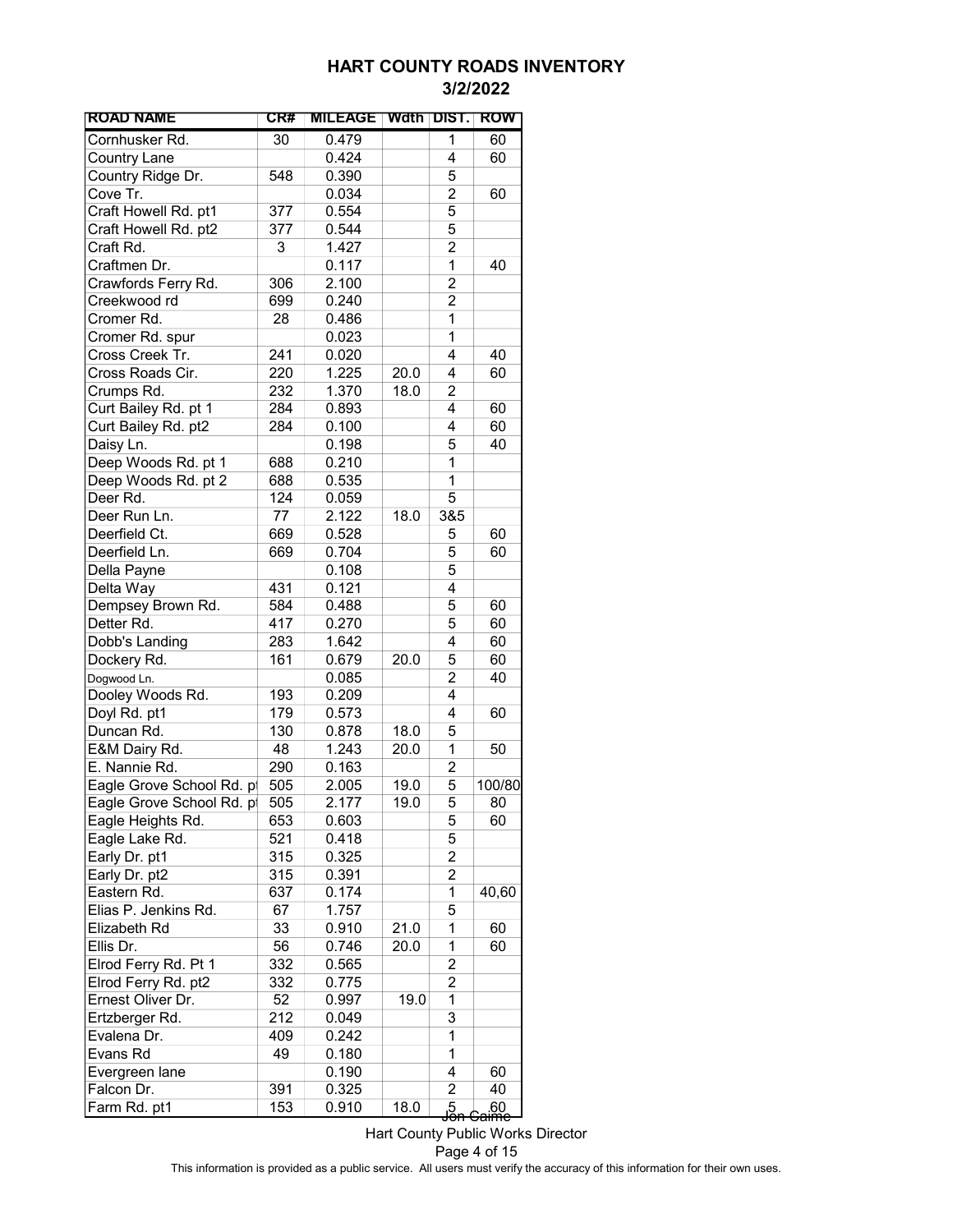| <b>ROAD NAME</b>          | CR# | <b>MILEAGE</b> | Wdth  | <b>DIST.</b>   | ROW                       |
|---------------------------|-----|----------------|-------|----------------|---------------------------|
| Farm Rd. pt2              | 153 | 0.752          | 16.0  | 5              | 60                        |
| <b>Farmers Lane</b>       |     | 0.080          |       | $\overline{2}$ | 60                        |
| Farris Rd.                | 666 | 0.101          |       | 4              | 40                        |
| Fisher Dr.                | 218 | 0.218          |       | 3              |                           |
| <b>Fishermans Cove</b>    | 475 | 0.066          |       | $\overline{2}$ |                           |
| Flat Rock Rd. pt1         | 29  | 1.534          | 18.0  | 1              | 60                        |
| Flat Rock Rd. pt2         | 29  | 1.498          | 18.0  | 1              | 60                        |
| Flat Shoal Rd.            | 210 | 1.101          | 18.0  | 3              | 60                        |
| Fleming Cir.              | 413 | 0.281          |       | $\overline{2}$ |                           |
| Fleming Park Rd.          | 660 | 0.222          |       | 4              |                           |
| Flint                     |     | 0.070          |       | $\overline{c}$ |                           |
| Flora Ln.                 | 298 | 0.319          |       | $\overline{c}$ |                           |
| Floyd Rd.                 | 170 | 0.402          |       | 4              | 60                        |
| Foothills Dr.             | 443 | 0.322          |       | 4              |                           |
| Forest Cir.               | 530 | 0.335          |       | 2              |                           |
| <b>Fowler Street</b>      | 460 | 0.225          |       | 4              |                           |
| Foxtail Dr.               | 374 | 0.314          |       | 2              | 40                        |
| Foxtrot Ln.               | 543 | 0.215          |       | $\overline{2}$ |                           |
| Foxworth Ln.              | 277 | 0.392          |       | 4              |                           |
| Frank Crook Rd.           | 82  | 1.593          | 18.0  | 5              |                           |
| Frank Kelly Rd.           | 85  | 0.864          |       | 5              | 60,80                     |
| Fred King Rd.             | 227 | 1.226          |       | 4&3            | 80                        |
| Freedom Church Rd.        | 129 | 0.928          | 17.0  | 5              | 60                        |
| Freedom Hghts Dr          |     | 0.687          |       | $\overline{c}$ | 60                        |
| <b>Freedom Trial</b>      |     | 0.212          |       | $\overline{2}$ | 40                        |
| Freeman Dr.               | 549 | 0.196          |       | 4              | 60                        |
| Freeman Rd.               | 110 | 0.300          | 16.0  | 5              | 60                        |
| Friendship Dr.            | 483 | 0.216          |       | $\overline{2}$ | 50                        |
| Friendship Rd. pt1        | 57  | 0.113          | 12.0  | 1&5            | 60                        |
| Friendship Rd. pt2        | 57  | 2.333          | 17/20 | 1&5            | 60                        |
| Gateway Dr                |     | 0.350          |       | 4              | 80                        |
| Gateway Extension         |     | 0.190          |       | 4              | 80                        |
| Geneva road               |     | 0.180          |       | 2              | 60                        |
| George Burns Ln.          | 673 | 0.192          |       | 3              | 60                        |
| Georgia Dr.               | 378 | 0.237          |       | 1              | 40                        |
| Gilliam Rd.               | 238 | 0.921          | 20.0  | 4              | 60,80                     |
| Ginns Pool Rd.            | 106 | 0.840          | 18.0  | 5              | 60                        |
| Glen Dr.                  | 388 | 0.161          | 10.0  | 2              |                           |
| Glover Rd.                | 192 | 1.011          |       | 4              |                           |
| Goldmine Holly Springs Ro | 508 | 4.524          |       | 5              | 80                        |
| Golf Course Rd.           | 57  | 0.934          | 18.0  | 1              |                           |
| Golfview dr               |     | 0.351          |       | 1              | 60                        |
| Good Dam View Rd.         | 679 | 0.263          |       | $\overline{c}$ | 60                        |
| Goodwin Ln.               | 252 | 0.508          |       | 4              | 60                        |
| Grace Baptist Church Rd.  | 157 | 1.622          | 20.0  | 5              |                           |
| Grace Rd.                 | 646 | 0.244          |       | 5              | 60                        |
| Graham way                |     | 0.046          |       | 2              | 60                        |
| Grantham Dr.              | 599 | 0.127          |       | 4              |                           |
| Green Meadows Dr pt 2     |     | 0.117          |       | 5              | 60                        |
| Green Meadows Dr pt1      |     | 0.427          |       | 5              | 60                        |
| Greenacres cir            |     | 0.315          |       | 4              |                           |
| Greenbriar                |     | 0.486          |       | 2              | 60                        |
| Greenway Upholstery Rd.   | 523 | 0.980          |       | 2              |                           |
| Greenwood Rd. pt1         | 288 | 0.610          |       | 4              | 60                        |
| Greenwood Rd. pt2         | 288 | 0.530          |       |                |                           |
|                           |     |                |       | g<br>Jon       | eaime<br><del>Caime</del> |

Hart County Public Works Director Page 5 of 15 This information is provided as a public service. All users must verify the accuracy of this information for their own uses.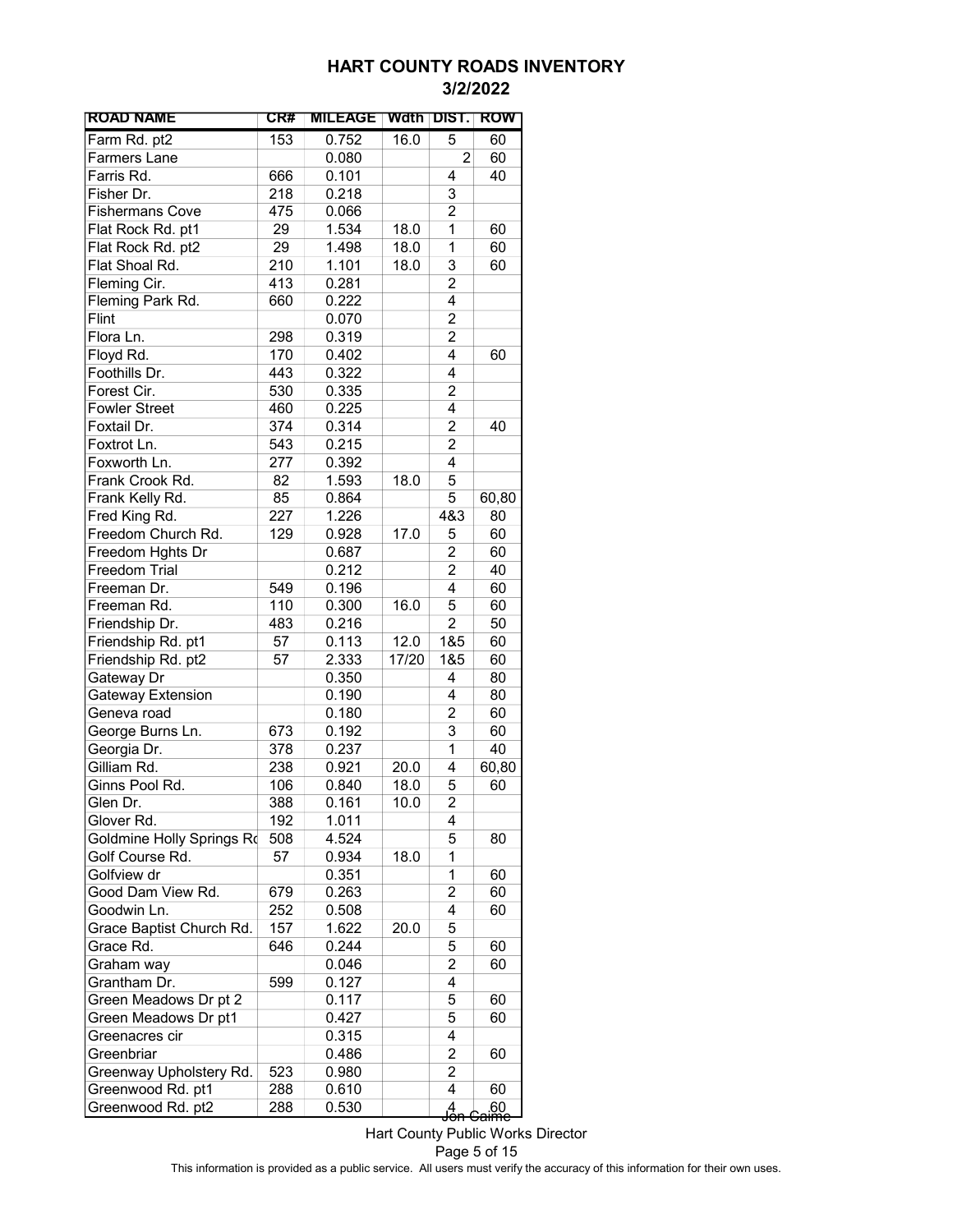| <b>ROAD NAME</b>          | CR# | <b>MILEAGE</b> | Wdth  | <b>DIST.</b>        | ROW              |
|---------------------------|-----|----------------|-------|---------------------|------------------|
| Gremul Dr.                | 601 | 0.330          |       | 2                   | 50               |
| Griffin Rd.               | 240 | 1.813          | 18.0  | 4                   | 60               |
| Grizzle Rd.               | 609 | 0.310          |       | 5                   | 60               |
| Grove Hill Rd.            | 438 | 0.101          |       | 1                   |                  |
| Grover blvd               | 409 | 0.050          |       | 1                   |                  |
| Gurley Rd pt 1            | 211 | 0.583          |       | 3                   | 60               |
| Gurley Rd pt 2            | 211 | 0.108          |       | 3                   |                  |
| H. N. Ayers Rd.           | 324 | 1.225          |       | 2                   |                  |
| Hall Dr.                  | 42  | 0.171          |       | 5                   |                  |
| Hamburg Ave               |     | 0.250          |       | 4                   | 80               |
| Hanley Rd.                | 150 | 0.570          |       | 5                   | 60               |
| Hanley Rd. spur           | 150 | 0.340          |       | 5                   |                  |
| Harbin Rd.                | 551 | 0.210          |       | 3                   |                  |
| Harbor Heights Cir.       | 553 | 0.250          | 18.0  | 4                   | 50               |
| Harbor Heights Ln.        |     | 0.188          |       | 4                   | 50               |
| Harbor Light Marina pt1   | 355 | 1.527          | 21.0  | 4                   |                  |
| Harbor Light Marina pt2   | 355 | 0.400          |       | 4                   | 50               |
| Harbor Point pt1          | 299 | 0.434          |       | 2                   |                  |
| Harbor Point pt2          | 299 | 0.067          |       | 2                   |                  |
| Harris Rd                 | 398 | 0.490          |       | 5                   | 60               |
| Hart Service Rd.          |     | 0.115          |       | $\overline{c}$      | 40               |
| Hart State Park Rd.       | 261 | 0.263          | 16.0  | $\overline{c}$      |                  |
| Hartway Rd.               | 472 | 0.150          |       | 5                   |                  |
| Harvey Ln.                | 590 | 0.280          |       | 4                   | 60?              |
| Hatton Ford Rd.           | 540 | 2.049          | 19.0  | 2                   | 80               |
| Heard Dr. pt1             | 643 | 0.073          |       | 1                   | 40               |
| Heard Dr. pt2             | 643 | 0.048          |       | 1                   | 40               |
| <b>Heath Cove</b>         |     | 0.260          |       | 4                   |                  |
| Heathwood Cir.            |     | 0.130          |       | 4                   |                  |
| Heritage Rd.              | 331 | 0.556          |       | $\overline{c}$      | 40               |
| Hickory Crossing Rd. pt 1 | 509 | 1.489          | 20.0  | 1&5                 | 60               |
| Hickory Crossing Rd. pt 2 | 509 | 1.039          |       | 1&5                 | 60               |
| Hidden Point Rd.          | 437 | 0.675          | 10/12 | 2                   | 30               |
| Highland ave pt 1         | 203 | 0.157          |       | 3                   |                  |
| Highland ave pt 2         | 203 | 0.189          | 12.0  | 3                   |                  |
| Highland ave pt 3         | 203 | 0.151          |       | 3                   |                  |
| <b>Highland Ridge Dr</b>  |     | 0.580          |       | 4                   | 60               |
| <b>Highland Shoals Ct</b> |     | 0.115          |       | 4                   | 60               |
| Hill Rd.                  | 167 | 1.082          |       | 4                   |                  |
| Hillandale Rd.            | 621 | 0.578          |       | 2                   | 60               |
| Hillcrest Cir.            | 356 | 0.882          |       | 4                   | 40               |
| Hilley Rd.                | 99  | 0.296          |       | 5                   |                  |
| Hodges Ln. pt1            | 654 | 0.170          |       | $\overline{c}$      | 50               |
| Hodges Ln. pt2            | 654 | 0.400          |       | $\overline{2}$      | 50               |
| Hodges Mill Rd.           | 53  | 2.669          | 21.0  | 1&3                 | 60               |
| Hoke Hill Rd.             |     | 0.480          |       | 4                   |                  |
| Holly Hills Dr.           | 520 | 1.035          |       | 4                   |                  |
| Holmes Rd.                | 40  | 0.330          |       | 5                   | 60               |
| Homestead Rd. pt 1        |     | 0.430          |       | 1                   | 40               |
| Homestead Rd. pt 2        |     | 0.253          |       | 1                   | 40               |
| Hometown Rd.              | 59  | 0.674          | 20.0  | 1&5                 | 60               |
| Honeysuckle Ln.           | 489 | 0.241          |       | 2                   |                  |
| Honeysuckle Rd.           | 419 | 0.426          | 10.0  | 4                   |                  |
| Howard Rd.                | 69  | 0.300          |       | 5                   |                  |
| Hugh Dorsey Rd.           | 441 | 0.321          |       | ∫<br><del>Jon</del> | <del>Caimc</del> |

Hart County Public Works Director Page 6 of 15 This information is provided as a public service. All users must verify the accuracy of this information for their own uses.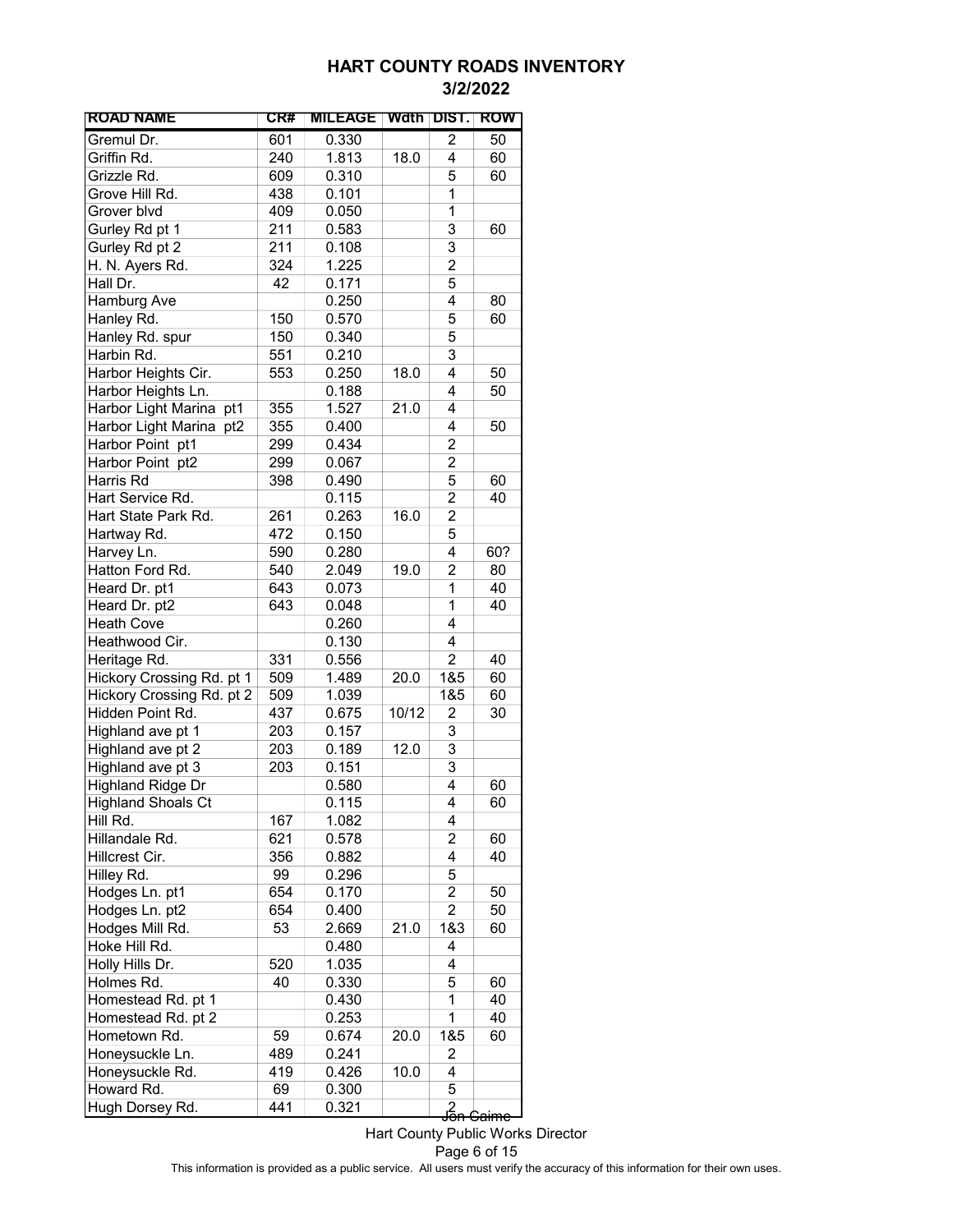| <b>ROAD NAME</b>        | CR#            | <b>MILEAGE</b> | Wdth DIST. |                | <b>ROW</b>             |
|-------------------------|----------------|----------------|------------|----------------|------------------------|
| Hummingbird Rd.         | 372            | 0.439          |            | $\overline{4}$ |                        |
| Hunnicutt Cir.          | 174            | 0.250          |            | 4              |                        |
| <b>Idlewood Lane</b>    |                | 0.180          |            | $\overline{c}$ | 60                     |
| Industrial Park Rd.     | 534            | 0.706          |            | $\overline{3}$ |                        |
| Ivory St.               |                |                |            | 3              | 60                     |
| lvy Tr.                 | 482            | 0.331          |            | $\overline{2}$ |                        |
| James dr.               | 531            | 0.230          |            | $\overline{c}$ |                        |
| Jane Rd.                | 358            | 0.597          |            | 4              |                        |
| Janice Dr.              | 54             | 0.271          |            | 1              |                        |
| Jesse Leard Rd.         | 173            | 0.721          |            | 4              |                        |
| Jim Crittendon Rd       | 615            | 0.300          |            | $\overline{2}$ | 40                     |
| Jim Garvey Rd.          | 439            | 0.266          |            | 2              |                        |
| Jim Gulley Rd.          | $\overline{c}$ | 0.432          |            | 2              |                        |
| Jim Heard Rd.           | 343            | 0.866          |            | 5              |                        |
| Joe Bailey Rd.          | 427            | 0.266          |            | $\overline{2}$ | 40                     |
| Joe Blackwell Rd.       | 177            | 0.367          |            | 4              |                        |
| Joe Findley Rd.         | 131            | 1.215          | 18.0       | 5              | 60                     |
| Joe Johnson Rd.         | 84             | 0.664          |            | 5              |                        |
| John Fleming Rd.        | 278            | 0.766          | 17.0       | 2&4            | 60                     |
| John Gaines Rd.         | 661            | 0.240          |            | 1&5            | 40                     |
| John W. Jordan Rd.      | 48             | 1.640          | 18.0       | 1&5            |                        |
| Jonaustin Way           |                | 0.294          |            | $\overline{2}$ | 60                     |
|                         | 15             |                |            |                |                        |
| Jones Rd. pt 1          |                | 0.500          |            | 1&2            | 60,40                  |
| Jones Rd. pt 2          | 15             | 1.363          |            | 1&2            | 60,40                  |
| Jones-Bishop Rd.        | 283            | 0.577          |            | 2              |                        |
| Jordan Road             |                | 0.122          |            | 5              | 60                     |
| Jud Cole Rd.            | 213            | 1.067          | 18.0       | $\overline{3}$ |                        |
| Junction 77 Rd.         | 507            | 2.241          | 22.0       | 4              |                        |
| Justin Rd.              |                | 0.138          |            | 4              |                        |
| Kathy Lane              | 4              | 0.130          |            | $\overline{c}$ |                        |
| Kay Dr.                 | 1              | 0.247          | 12.0       | $\overline{c}$ |                        |
| Kay Nursury Rd.         | 137            | 1.905          | 20.0       | 5              |                        |
| Kelly Rd.               | 186            | 1.252          | 20.0       | 3&4            | 60                     |
| Kesler Rd.              | 81             | 2.664          | 18.0       | 5              | 60                     |
| Kimberly Ln.            | 486            | 0.134          |            | 2              |                        |
| King Dr.                | 399            | 0.461          |            | $\mathbf 1$    | 40                     |
| Kings Bench Dr.         | 576            | 1.007          |            | 4              | 60                     |
| Kings Rd.               | 198            | 1.382          |            | 4              |                        |
| Kinley Rd.              | 340            | 0.467          |            | 5              |                        |
| K-N-K Ln.               | 658            | 0.180          |            | 4              | 30                     |
| Knox Bridge Crossing rd | 594            | 1.878          | 22.0       | 4              | 100                    |
| Knox Bridge Rd.         | 247            | 0.326          |            | 4              | 60                     |
| knox circle             |                | 0.300          |            | 4              | 60                     |
| Knox Dr.                | 625            | 0.272          |            | 4              | 60                     |
| Knox Ln.                | 626            | 0.122          |            | 4              | 60                     |
| Kotal Cir.              | 76             | 0.486          | 14.0       | 5              |                        |
| Kotal Rd.               | 75             | 1.080          | 18.0       | 5              |                        |
| Kristy Ln.              | 546            | 0.465          |            | 5              | 60                     |
| Lake Club Cir.          | 556            | 0.684          |            | 4              | 50                     |
| Lake Club Dr.           | 555            | 0.268          |            | 4              | 50                     |
| Lake Front Rd.          | 522            | 0.431          |            | 5              | 80                     |
| Lake Pointe dr.         | 334            | 0.445          |            | $\overline{c}$ | 30,60                  |
| lake pointe lane        | 334            | 0.065          |            | 2              | 60                     |
| Lakeshore Cir.          | 307            | 0.725          |            | $\overline{2}$ |                        |
| Lakeview Rd.            | 273            | 1.713          | 18.0       | ga<br>Jon      | 60.<br><del>àime</del> |

Hart County Public Works Director Page 7 of 15 This information is provided as a public service. All users must verify the accuracy of this information for their own uses.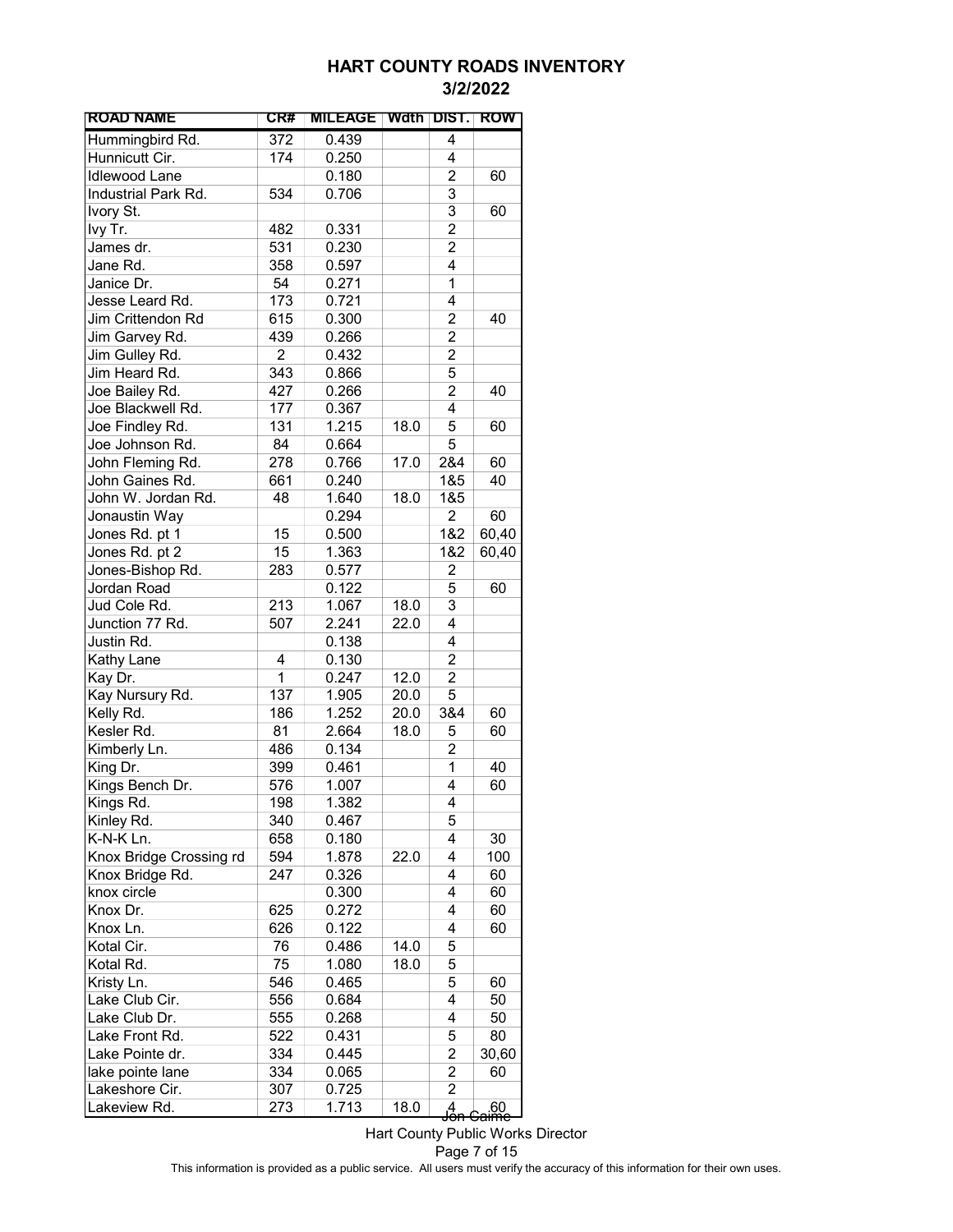| <b>ROAD NAME</b>            | CR#  | <b>MILEAGE</b> | Wdth  | DIST.          | <b>ROW</b>               |
|-----------------------------|------|----------------|-------|----------------|--------------------------|
| Lamb Rd.                    | 484  | 0.065          |       | 2              |                          |
| Landfill Rd.                | 379  | 0.577          | 20.0  | 1              |                          |
| Landing Ct.                 | 589  | 0.090          |       | 4              | 60                       |
| Lanier St.                  | 264  | 0.153          |       | $\overline{c}$ |                          |
| Lankford Rd. pt 1           | 178  | 1.448          | 21.0  | 4              | 80                       |
| Lankford Rd. pt 2           | 178  | 1.650          | 21.0  | 4              | 80                       |
| Lankford Rd. pt 3           | 178  | 1.096          | 21.0  | 4              | 80                       |
| Laura Ln.                   |      | 0.149          |       | 2              | 40                       |
| Laurel Dr.                  | 206  | 0.965          |       | 3              |                          |
| Lavonia Beach Dr            | 598  | 0.137          |       | 4              |                          |
| Lazy B Dr.                  | 7    | 0.689          |       | $\overline{c}$ |                          |
| Leanne dr.                  |      | 0.146          |       | 4              |                          |
| Lecroy Ln.                  | 344  | 0.439          |       | 3              | 60/40                    |
| Lefevre Rd                  | 163? | 0.455          |       | 5              |                          |
| Lettie Ruth Dr.             | 119  | 0.250          | 18.0  | 5              |                          |
| Lewis Dr.                   | 415  | 0.321          |       | $\overline{2}$ |                          |
| Lewis Rd.                   | 17   | 1.306          | 18.0  | $\overline{c}$ |                          |
| Liberty Church Rd.          | 505  | 2.373          |       | $\overline{5}$ | 80                       |
| Liberty Hill Church Rd. pt1 | 511  | 1.338          |       | 1&2            | 60                       |
| Liberty Hill Church Rd. pt2 | 511  | 2.460          |       | 1              | 60                       |
| Liberty Hill Rd. pt 1       | 20   | 1.365          |       | 1              | 80                       |
| Liberty Hill Rd. pt 2       | 20   | 1.136          | 18.0  | 1              | 60                       |
| Liberty Hill Rd. pt 3       | 20   | 1.680          | 18.0  | 2              | 60                       |
| Liberty Hill Rd. pt 4       | 20   | 0.339          | 15.0  | 2              | 60                       |
| Liberty Hill Rd. pt 5       | 20   | 0.040          |       | 1&2            |                          |
| Liberty Ln.                 | 21   | 0.426          |       | 2              | 21-24                    |
| Lightwood Ln. pt 1          | 318  | 0.778          | 14.0  | 2              |                          |
| Lightwood Ln. pt 2          | 318  | 0.049          | 14.0  | 2              |                          |
| Lightwood Rd.               | 291  | 2.385          | 17/19 | $\overline{c}$ |                          |
| Lindy cove                  |      | 0.040          |       | $\overline{c}$ | 40                       |
| Lindy Ln.                   | 607  | 0.560          |       | $\overline{2}$ | 60,40                    |
| Little Powderbag Rd.        | 32   | 0.565          |       | $\overline{c}$ |                          |
| Little Rd.                  | 107  | 0.220          |       | 5              | 60                       |
| Lost Tr.                    | 642  | 0.559          |       | $\overline{c}$ | 60                       |
| Lou Gurley Rd.              | 189  | 2.675          | 20.0  | 4              | 60/80                    |
| Lucas Rd.                   | 524  | 0.294          |       | 4              | 50                       |
| Lucilla Dr.                 | 410  | 0.127          |       | 1              | 60                       |
| Lyle Ln.                    |      | 0.056          |       | 4              | 40                       |
| Lynch Dr.                   |      | 0.175          |       | 5              | 60                       |
| Majestic Shores Ln.         | 648  | 0.161          |       | 2              | 60                       |
| Majestic Shores -No Name    | 649  | 0.152          |       | $\overline{c}$ | 20                       |
| Majestic Shores Rd.         | 647  | 0.386          |       | $\overline{c}$ | 60                       |
| Majestic Shores Trl         |      | 0.080          |       | $\overline{2}$ | 20                       |
| Marlin Press Rd.            | 121  | 0.138          |       | 5              | 40                       |
| Marsh Ln.                   | 216  | 0.245          | 14.0  | 3              |                          |
| Marshall dove rd            |      | 0.081          |       | 4              |                          |
| Martin Dairy Rd.            | 181  | 0.934          | 20.0  | 3              | 60                       |
| Martin Norman Place         | 43   | 0.493          | 20.0  | 5              |                          |
| Marys Lane                  |      | 0.190          |       | 4              | 60                       |
| Massey's Subdivision Rd.    | 497  | 0.552          |       | 2              |                          |
| Maxwell Dr.                 |      | 0.080          |       | 1              | 40                       |
| Maxwell Mill Rd.            | 94   | 1.694          | 16.0  | 5              | 60                       |
| McCurley Rd.                | 13   | 1.229          | 18.0  | 1              | 100                      |
| McCurry Rd                  | 68   | 1.566          |       | 5              |                          |
| McDuffie rd                 |      | 0.205          |       | g<br>Jon       | – 40<br><del>Caimc</del> |

Hart County Public Works Director Page 8 of 15 This information is provided as a public service. All users must verify the accuracy of this information for their own uses.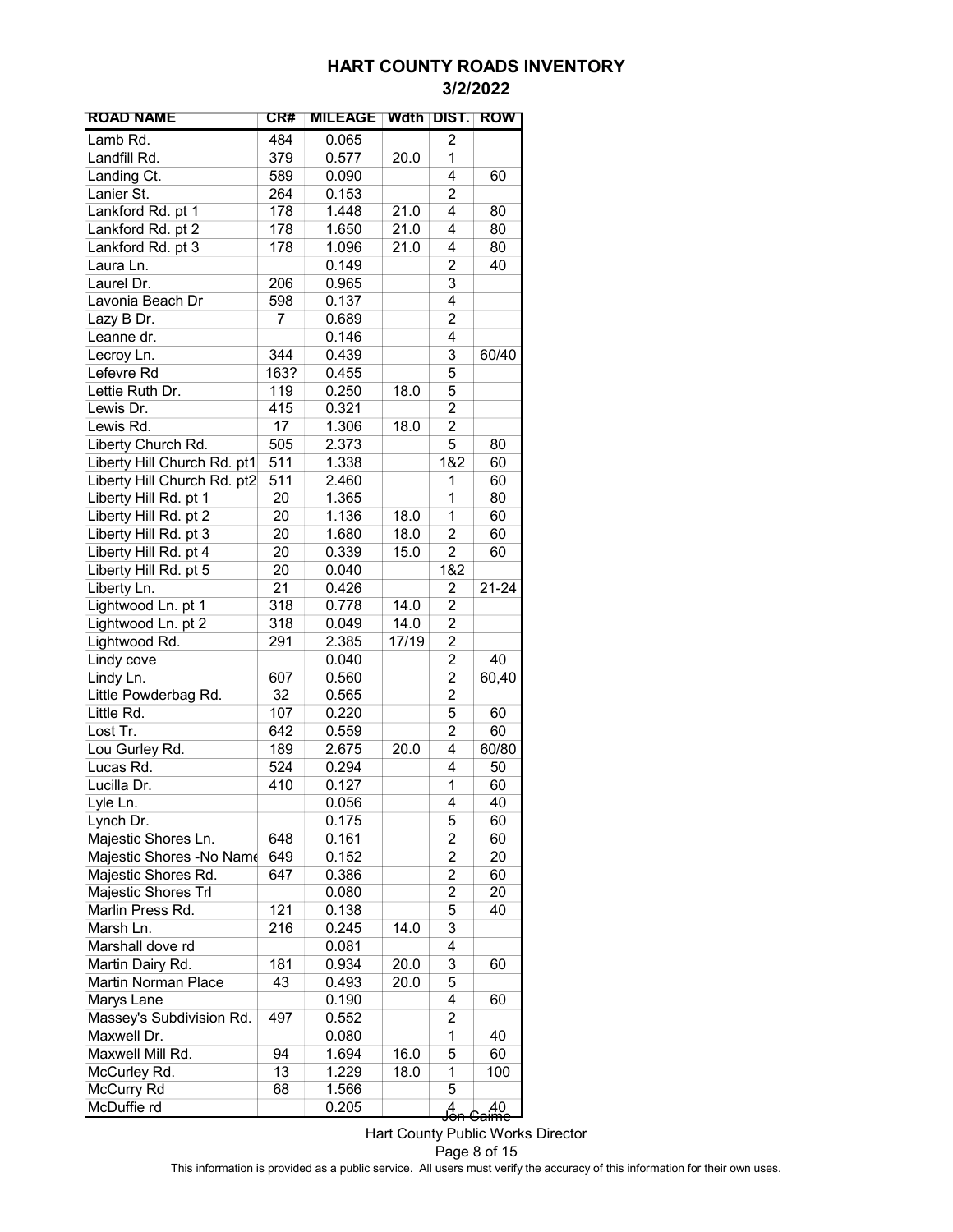| <b>ROAD NAME</b>      | CR# | <b>MILEAGE</b> |      | Wdth DIST.          | ROW                    |
|-----------------------|-----|----------------|------|---------------------|------------------------|
| <b>McGarity Rd</b>    |     | 0.220          |      | 5                   |                        |
| McGee Price Rd.       |     | 0.330          |      | 5                   | 40                     |
| McIsbury ct           |     | 0.050          |      | $\overline{2}$      | 50                     |
| McLane Morris Rd. pt1 | 234 | 0.677          | 18.0 | 4                   | 80                     |
| McLane Morris Rd. pt2 | 234 | 0.874          | 18.0 | 4                   | 80                     |
| McMullan Rd.          | 539 | 1.108          |      | $\overline{2}$      | 100                    |
| Melody Farms Dr.      | 681 | 0.130          |      | $\overline{c}$      | 60                     |
| Melody Ln.            | 650 | 1.240          |      | $\overline{2}$      | 60                     |
| Melody Point rd       |     | 1.038          |      | $\overline{2}$      | 60                     |
| Memorial Rd. pt 1     | 207 | 1.484          | 18.0 | 3                   |                        |
| Memorial Rd. pt 2     | 207 | 1.000          | 18.0 | 3                   |                        |
| Merritt Rd. pt 1      | 338 | 0.527          | 18.0 | 5                   |                        |
| Merritt Rd. pt 2      | 338 | 0.589          | 18.0 | 5                   |                        |
| Methodist Park Ln.    | 332 | 0.395          |      | 2                   |                        |
| Mewborn Rd.           | 64  | 0.943          | 18.0 | 5                   | 60                     |
| Milford Rd.           | 261 | 0.695          |      | $\overline{2}$      |                        |
| Mill Cir.             | 158 | 0.617          |      | $\overline{5}$      |                        |
| Miller Dr.            | 462 | 0.129          |      | 3                   |                        |
| Milltown Rd. pt 1     | 312 | 1.031          | 18.0 | $\overline{c}$      |                        |
| Milltown Rd. pt2      | 312 | 0.890          | 18.0 | $\overline{2}$      |                        |
| Misty Mills Rd.       | 350 | 0.511          | 20.0 | 4                   |                        |
| Mockingbird Ln.       | 363 | 0.535          |      | 4                   | 30                     |
| Mohawk Trail          | 559 | 0.150          |      | 4                   |                        |
| Monica Dr.            | 535 | 0.265          |      | 1                   | 40                     |
| Monique dr            |     | 0.298          |      | 1                   |                        |
| Montevideo Rd. pt 1   | 4   | 2.975          | 20.0 | 1&2                 |                        |
| Montevideo Rd. pt 2   | 4   | 1.333          | 18.0 | 1&2                 |                        |
| Moon Rd.              | 119 | 0.633          |      | 5                   | 60                     |
| Moore Rd.             | 47  | 2.387          | 18.0 | 5                   |                        |
| Moreland heights ct   | 672 | 0.040          |      | $\overline{c}$      | 60                     |
| Moreland heights dr   | 672 | 0.268          |      | $\overline{2}$      | 60                     |
| Moriah Ridge Farm Rd. | 656 | 0.250          |      | 5                   | 30                     |
| Morris Rd.            | 226 | 1.144          | 20.0 | 4                   |                        |
| Moss Gin Rd.          | 112 | 0.478          |      | 5                   |                        |
| Motes Rd.             | 685 | 0.306          |      | 5                   |                        |
| Mouchet Rd.           | 191 | 1.820          |      | 4                   | note                   |
| Mount Olivet Rd. pt1a | 503 | 3.000          | 20.0 | 4                   |                        |
| Mount Olivet Rd. pt1b | 503 | 2.030          | 20.0 | 4                   | 80,50                  |
| Mount Olivet Rd. pt2  | 503 | 3.494          | 20.0 | 4                   | 80,50                  |
| Mt. Hebron Rd. pt1    | 395 | 0.263          | 18.0 | 2&4                 |                        |
| Mt. Hebron Rd. pt2    | 395 | 3.384          | 20.0 | 2&4                 |                        |
| Mt. Olivet School Rd. | 234 | 0.800          | 20.0 | 4                   |                        |
| Mt. View Ln. pt 1     | 582 | 0.340          |      | 4                   | 60                     |
| Mt. View Ln. pt 2     | 582 | 0.150          |      | 4                   | 60                     |
| Mudman rd             |     | 0.216          |      | 1                   | 40                     |
| <b>Musket Trail</b>   |     | 0.240          |      | $\overline{c}$      | 60                     |
| Mustang Dr.           | 517 | 0.737          |      | $\overline{2}$      |                        |
| N. Forest Ave.        | 265 | 0.930          | 20.0 | 1& 3                |                        |
| Nancy Dr.             | 263 | 0.511          |      | 1& 2                | 30                     |
| Nancy Hart School Rd. | 504 | 2.310          |      | 1                   | 60                     |
| Nancy Heights         | 353 | 0.168          |      | 3                   |                        |
| Nelle Dr.             | 620 | 0.290          |      | 2                   | 60                     |
| New Hope Rd.          | 282 | 1.736          |      | 2                   | 60                     |
| New Light Church Rd.  | 250 | 0.402          |      | 4                   |                        |
| New Prospect Rd. pt1  | 317 | 1.000          | 20.0 |                     |                        |
|                       |     |                |      | م<br><del>Jon</del> | 80.<br><del>àime</del> |

Hart County Public Works Director Page 9 of 15 This information is provided as a public service. All users must verify the accuracy of this information for their own uses.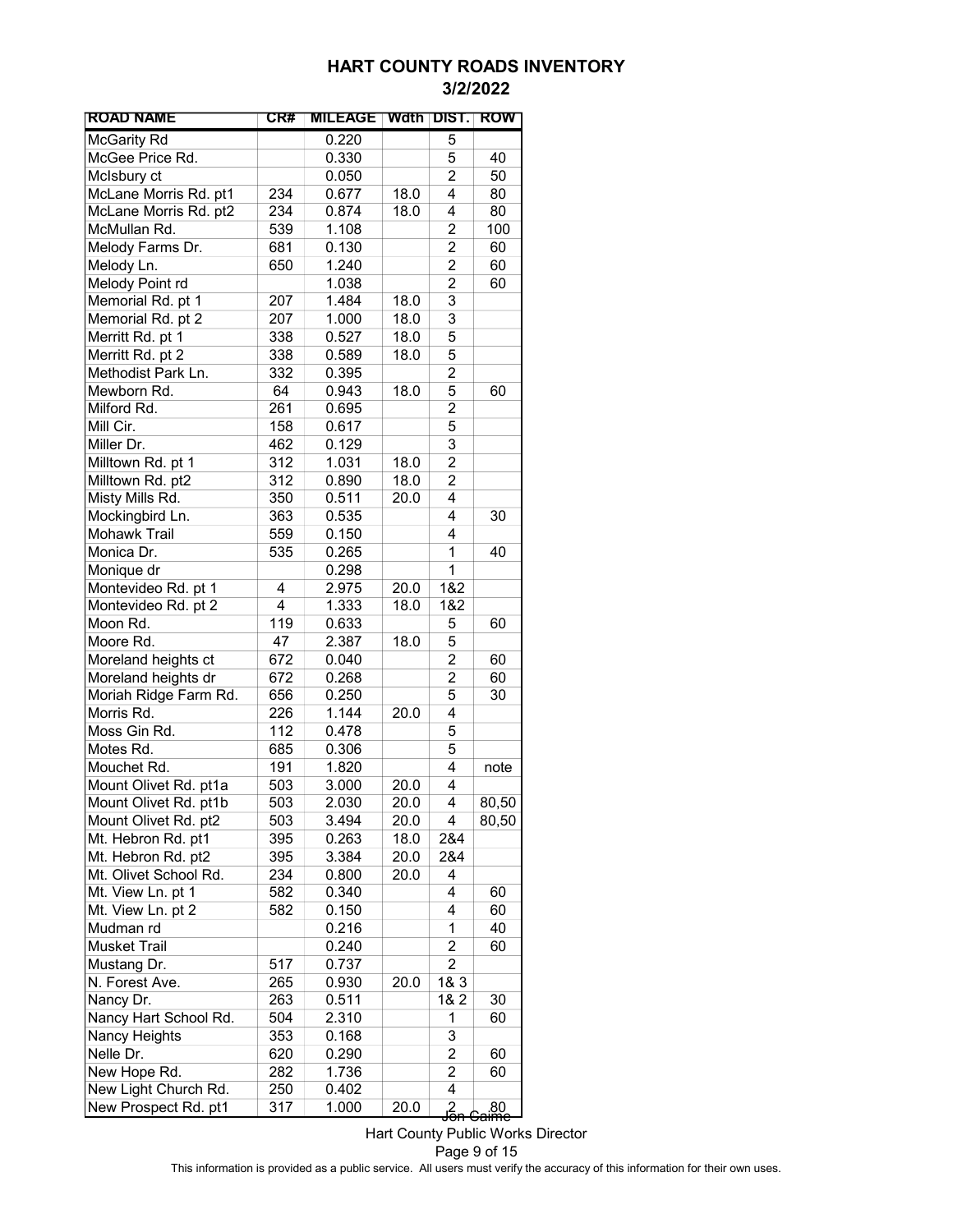| <b>ROAD NAME</b>         | CR# | <b>MILEAGE</b> | Wdth DIST. |                | ROW                   |
|--------------------------|-----|----------------|------------|----------------|-----------------------|
| New Prospect Rd. pt2     | 317 | 2.452          | 20.0       | 2              | 80                    |
| Norman Rd.               | 329 | 0.568          |            | 2              |                       |
| Northlake Dr.            | 623 | 0.230          |            | 3              | 60                    |
| Nursery Rd. pt1          | 444 | 0.407          |            | 2              |                       |
| Nursery Rd. pt2          | 444 | 0.075          |            | 2              |                       |
| Oak Crest Dr. pt 1       | 304 | 1.509          | 18.0       | $\overline{2}$ |                       |
| Oak Crest Dr. pt 2       | 304 | 0.955          | 19.0       | $\overline{2}$ |                       |
| Oak Park Lane            |     | 0.270          |            | 5              | 40                    |
| Oaktree Ln.              | 550 | 0.362          |            | 4              | 60                    |
| O'Conner Ln.             | 302 | 0.378          |            | 2              |                       |
| Old 29 Hwy               | 538 | 3.960          | 20.0       | 2              | 80                    |
| Old 29 Rd.               | 152 | 0.415          | 20.0       | 5              |                       |
| Old Andersonville Rd     | 694 | 1.710          | 20.0       | 2              |                       |
| Old Beacon Light Rd. pt1 | 188 | 1.223          |            | 3              | 60                    |
| Old Beacon Light Rd. pt2 | 188 | 0.362          | 12.0       | 3              | 30                    |
| Old Bowersville Hwy      | 169 | 1.169          |            | $\overline{4}$ | 60                    |
| Old Canon Church Rd.     | 148 | 1.217          | 20/15      | 3&4            | 60                    |
| Old Elbert Rd. pt1       | 122 | 0.830          | 20.0       | 5              |                       |
| Old Elbert Rd. pt2       | 122 | 3.309          | 18.0       | 5              |                       |
| Old Elbert Rd. pt3       | 122 | 0.380          | 16.0       | 5              |                       |
| Old Henry's Church Rd.   | 102 | 1.251          | 18.0       | 5              | 40                    |
| Old Hwy 29 Rd.           | 87  | 0.545          |            | 5              |                       |
| Old Leonrd Cheek Rd      |     | 0.085          |            | 4              |                       |
| Old Mill Cir.            | 280 | 0.702          |            | 2              | 60                    |
| Old Mill Rd.             | 280 | 0.682          |            | 2              | 60                    |
| Old Mount Olivet Rd.     | 351 | 0.552          |            | 4              |                       |
| Old Mt. Hebron Rd.       | 230 | 0.872          |            | 4              | 30                    |
| Old Oak Tr.              | 491 | 0.176          |            | 2              |                       |
| Old Reed Creek Rd.       | 357 | 0.567          |            | 2              |                       |
| Old Roper Rd             | 241 | 0.128          |            | 4              |                       |
| Old Sardis Dr.           | 473 | 0.384          |            | 1              |                       |
| Omer Bond Rd.pt1         | 108 | 1.098          |            | 5              | 60                    |
| Omer Bond Rd.pt2         | 108 | 1.020          |            | 5              | 60                    |
| Orchard Rd.              | 170 | 0.592          |            | 4              | 60                    |
| Orsley Twins Rd.         | 697 | 0.210          |            | 5              |                       |
| Osborne Ln.              |     | 0.500          |            | $\overline{2}$ | dd                    |
| Ostrich Farm Dr.         | 305 | 0.554          |            | 2              |                       |
| Otis Skelton Rd.         | 105 | 1.611          |            | $\overline{5}$ | 40                    |
| Page Rd. pt 1            | 31  | 1.608          | 16.0       | 1&2            |                       |
| Page Rd. pt 2            | 31  | 0.602          | 16.0       | 1&2            |                       |
| Pallet rd                |     | 0.317          |            | 5              | 60                    |
| Panorama Dr.             | 434 | 0.600          |            | 4              | 60                    |
| Parham Rd.               | 231 | 1.039          | 18.0       | 2              | 60                    |
| Park Lane                |     | 0.175          |            | 5              | 60                    |
| Park Place Dr.           | 597 | 0.433          |            | 4              | 50                    |
| Parkdale Dr.             | 381 | 1.346          | 21.0       | 1              | 60                    |
| Parker Rd. pt1           |     |                |            | 5              |                       |
|                          | 129 | 0.088          |            |                |                       |
| Parker Rd. pt2           | 129 | 0.389          |            | 5              |                       |
| Parkertown Heights Rd.   | 361 | 1.148          |            | 4              |                       |
| Parkertown Rd.           | 253 | 2.800          | 20.0       | 4              | 100                   |
| Parks Brown Rd.          | 44  | 0.744          |            | 5              | 40                    |
| Partain Dr.              | 436 | 0.040          |            | 2              |                       |
| Partlow Rd.              | 130 | 0.270          |            | 5              | 40/60                 |
| Payne Rd.                | 667 | 0.240          |            | 4              | 40                    |
| Paynes Creek Rd. pt1     | 362 | 1.190          | 14.0       | <del>Jón</del> | l<br><del>Saime</del> |

Hart County Public Works Director Page 10 of 15 This information is provided as a public service. All users must verify the accuracy of this information for their own uses.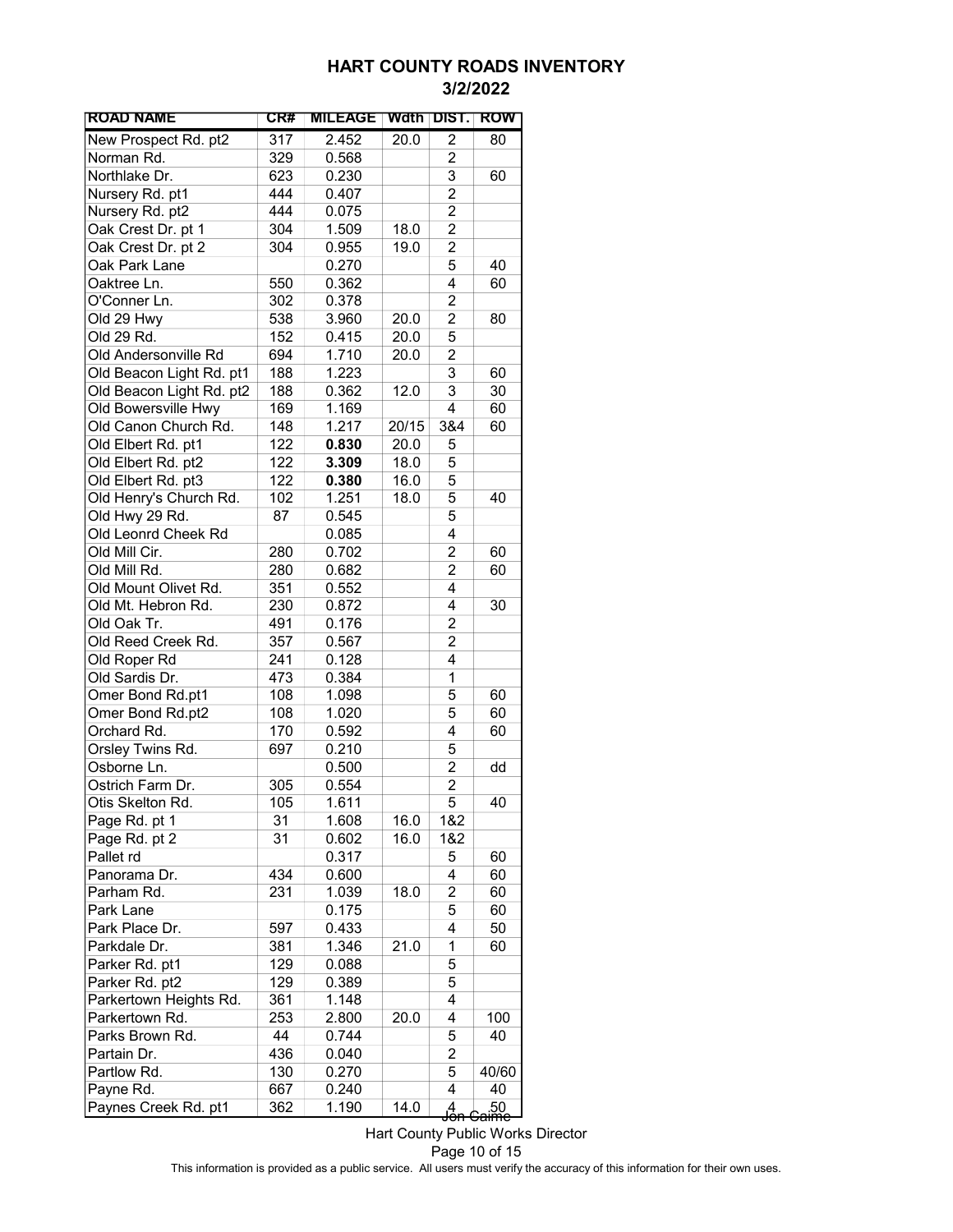| <b>ROAD NAME</b>          | CR# | <b>MILEAGE</b> |      | Wath DIST.      | ROW              |
|---------------------------|-----|----------------|------|-----------------|------------------|
| Paynes Creek Rd. pt2      | 362 | 0.340          | 18.0 | 4               | 50               |
| Paynes Rd.                |     | 0.140          |      | 3               |                  |
| Pearson Dr.               | 56  | 0.335          |      | 1               |                  |
| Pebble Point              | 552 | 0.242          |      | 3               |                  |
| Persimmon Dr.             | 464 | 0.420          |      | $\overline{c}$  |                  |
| Pete Allen Rd.            | 15  | 0.544          | 19.0 | $\mathbf{1}$    | 60,40            |
| Phillips Cir.             | 411 | 0.352          |      | 5               |                  |
| Pierce Brown Rd.          | 227 | 0.904          |      | 4               | 40               |
| <b>Pine Acres Estates</b> | 403 | 0.236          |      | 2               |                  |
| Pine Tree Trace           | 516 | 0.221          |      | 4               | 50               |
| Pinecrest Dr.             | 529 | 0.192          |      | 3               | 40/50            |
| Pineview Ln.              | 406 | 0.218          |      | 4               |                  |
| Pineywoods Rd.            | 319 | 0.520          | 20.0 | 2               |                  |
| Pinkston Dr.              | 687 | 0.336          |      | 4               | 40/60            |
| Placid Cove Dr.           | 692 | 0.272          |      | 4               | 60               |
| Placid Cove Tr.           |     | 0.067          |      | 4               | 60               |
| <b>Plantation Dr</b>      | 476 | 0.125          | 16.0 | 2               |                  |
| Plum Creek Rd.            | 306 |                |      | $\overline{2}$  |                  |
| Point Rd.                 |     | 0.807          |      |                 |                  |
|                           | 544 | 0.270          |      | $\overline{c}$  | 50               |
| Ponderosa Dr.             | 352 | 0.158          |      | 3               |                  |
| Powder Ramp Rd.           | 426 | 0.125          |      | 2               |                  |
| Powderbag Rd.             | 268 | 1.075          | 18.0 | 2               |                  |
| Prairie Rd.               | 384 | 0.191          |      | 1               |                  |
| Press Mann Rd.            | 26  | 0.475          |      | 1               |                  |
| Price Chapel Rd.          | 200 | 0.683          |      | 4               | 40               |
| <b>Pristine Cove</b>      |     | 0.395          |      | 2               | 60               |
| Pulliam Mill Rd.          | 94  | 1.872          |      | 5               |                  |
| Pullian Ln.               | 130 | 0.606          |      | 5               |                  |
| Punkin Bend               | 600 | 0.351          |      | $\overline{c}$  | 50               |
| Quail Rd.                 | 296 | 0.473          |      | $\overline{c}$  |                  |
| Rabbit Run                | 676 | 0.208          |      | $\overline{c}$  | 60               |
| Ragans Rd.                | 25  | 0.460          |      | $\mathbf 1$     |                  |
| Rainbow Dr.               | 308 | 1.006          | 19.0 | $\overline{c}$  |                  |
| Rainbow Ln.               | 624 | 0.385          |      | 3               | 40               |
| Raindrop Cir.             | 400 | 0.641          |      | $\overline{c}$  |                  |
| Ray Johnson Rd            | 595 | 0.200          |      | 4               | 40               |
| Ray Weaver Rd. pt1        | 86  | 1.137          | 18.0 | 5               |                  |
| Ray Weaver Rd. pt2        | 86  | 1.588          | 16.0 | 5               |                  |
| Rays Rd.                  | 583 | 0.350          |      | 4               |                  |
| Reba Dr.                  | 614 | 0.235          |      | 1               | 60               |
| Redleaf Rd.               | 532 | 0.502          |      | $\overline{c}$  |                  |
| Redwine Church Rd. pt 1   | 148 | 0.602          | 20.0 | 5               | 60               |
| Redwine Church Rd. pt 2   | 148 | 4.662          | 20.0 | 5               | 100              |
| Reece Lane                |     | 0.366          |      | 5               |                  |
| Reed Creek Heights Dr.    | 631 | 0.410          |      | 2               | 60               |
| Reed Creek Heights Tr.    | 632 | 0.304          |      | $\overline{c}$  | 60               |
| Reed Creek Highway        | 593 | 1.242          | 20.0 | 2               |                  |
| <b>Reed Creek Point</b>   | 295 | 0.990          |      | 2               |                  |
| Reed Creek School pt 1    | 301 | 1.710          | 20.0 | 2               |                  |
| Reed Creek School pt 2    | 301 | 0.454          | 20.0 | 2               |                  |
| Reed Creek Tr.            | 496 | 1.070          |      | 2               |                  |
| Reed Rd.                  | 196 | 1.992          | 20.0 | 4               |                  |
| <b>Rellim Way</b>         |     | 0.155          |      | 2               | 60               |
|                           | 233 |                |      | 4               |                  |
| Reno Dr.                  |     | 0.838          | 20.0 |                 |                  |
| Rhodella Park Ave.        | 330 | 0.262          |      | <u>႕</u><br>၂၀၈ | <del>Caimc</del> |

Hart County Public Works Director Page 11 of 15 This information is provided as a public service. All users must verify the accuracy of this information for their own uses.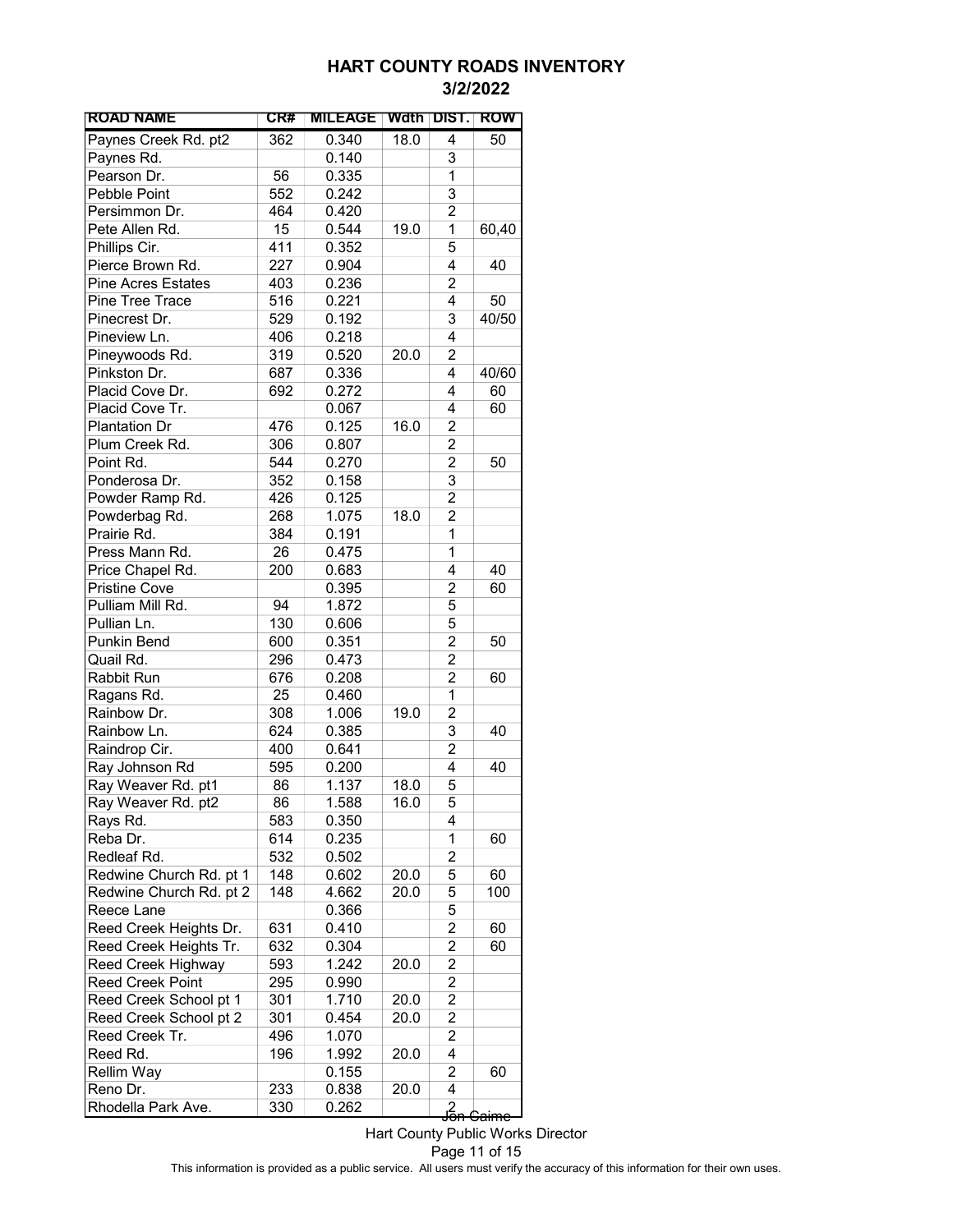| <b>ROAD NAME</b>        | CR# | <b>MILEAGE</b> | Wdth | TDIST.             | <b>ROW</b>              |
|-------------------------|-----|----------------|------|--------------------|-------------------------|
| Rhodella Park St.       | 328 | 0.252          |      | 2                  |                         |
| Rhodella Rd.            | 326 | 0.241          |      | 2                  |                         |
| Rhodes Dr.              | 144 | 0.400          |      | 5                  | 30                      |
| Rice Mill Rd. pt1       | 16  | 0.560          | 18.0 | $\overline{c}$     | 40                      |
| Rice Mill Rd. pt2       | 16  | 0.774          | 18.0 | $\overline{2}$     | 40                      |
| Ricks Rd.               | 627 | 0.491          |      | 4                  |                         |
| Ridge Rd.               | 260 | 3.230          | 20.0 | $\overline{c}$     |                         |
| Ridge Terrace Ln. pt1   | 387 | 0.149          | 10.0 | $\overline{2}$     |                         |
| Ridge Terrace Ln. pt2   | 387 | 0.055          |      | $\overline{2}$     |                         |
| Ridgeview Rd.           | 501 | 2.930          | 20.0 | 4                  | 100?                    |
| Ridgeway Rd.            | 165 | 1.557          | 20.0 | 4&5                |                         |
| Ridgewood Dr.           | 526 | 0.873          |      | 2                  |                         |
| Ridgewood Ln.           | 527 | 0.322          |      | 2                  |                         |
| Risner Rd.              | 293 | 1.093          |      | 2                  |                         |
| River Valley Dr.        | 383 | 0.267          |      | 2                  | 40                      |
| Robert Reid Rd.         | 118 | 0.988          |      | 5                  | 60                      |
| Robin Hood Ln.          | 492 | 0.202          |      | $\overline{2}$     |                         |
| Robins Rd               | 655 | 0.450          |      | $\overline{2}$     | 40                      |
| Rock Dust Rd.           | 237 | 0.339          |      | 4                  |                         |
| Rock Springs Rd. pt1    | 503 | 2.171          | 20.0 | 4                  | 80                      |
| Rock Springs Rd. pt2    | 503 | 1.172          | 20.0 | 4                  | 80                      |
| Rockdale Rd.            | 213 | 0.820          | 18.0 | 3                  |                         |
| Rocky Ford Cutoff       | 243 | 0.165          |      | 4                  |                         |
| Rocky Ford Rd.          | 503 | 1.426          | 20.0 | 4                  | 100                     |
| Roe Rd                  |     | 0.125          |      | 4                  |                         |
| Roper Rd. pt 1          | 241 | 0.983          | 18.0 | 4                  |                         |
| Roper Rd. pt 2          | 241 | 0.625          |      | 4                  |                         |
| Rosewood Cir.           | 390 | 0.381          |      | 4                  | 60                      |
| Rosewood Ln.            | 6   | 0.400          |      | 2                  |                         |
| Ross Ln.                | 389 | 0.186          | 10.0 | $\overline{2}$     |                         |
| <b>Rowland Hills</b>    | 545 | 0.279          |      | 1                  |                         |
| Rucker Grove Church Rd. | 65  | 0.485          |      | 5                  |                         |
| Ruckers Dr.             | 470 | 0.116          |      | 1                  | 40                      |
| Rumsey Rd. pt1          | 296 | 0.204          |      | $\overline{2}$     |                         |
| Rumsey Rd. pt2          | 296 | 0.232          |      | 2                  |                         |
| S B White Rd.           | 31  | 1.424          | 21.0 | 1& 2               | 60,80                   |
| Sam Todd Rd.            | 95  | 1.767          | 16.0 | 5                  |                         |
| Sardis Church Rd.       | 474 | 0.140          |      | 1                  | 40                      |
| Sardis Point Rd.        | 31  | 0.267          |      | 2                  |                         |
| Sarijon Rd. pt1         | 294 | 0.580          | 18.0 | 2                  |                         |
| Sarijon Rd. pt2         | 294 | 0.580          | 15.0 | 2                  |                         |
| Savanah St. Ext.        | 263 | 0.294          |      | $\overline{c}$     |                         |
| Sawyer Ln.              | 419 | 0.185          | 10.0 | 4                  |                         |
| Scott Mill Rd.          | 204 | 0.978          |      | 3                  | 60                      |
| Scott Town Dr.          | 408 | 0.357          |      | 1                  | 60                      |
| Seawright Ln.           | 18  | 0.479          |      | 2                  |                         |
| Seclusion drive         |     | 0.070          |      | 1                  | 60                      |
| Seed Cleaner Rd.        | 71  | 1.235          | 20.0 | 1&5                |                         |
| Sentu Way               | 605 | 0.271          |      | 2                  | 60                      |
| Shady Hills Rd. pt 1    | 528 | 0.250          |      | 3                  |                         |
| Shady Hills Rd. pt 2    | 528 | 0.134          |      | 3                  |                         |
| Shallow Creek Rd. pt 1  | 316 | 0.208          |      | 2                  |                         |
| Shallow Creek Rd. pt 2  | 316 | 0.654          |      | 2                  |                         |
| Sharon Church Rd.       | 321 | 0.280          | 20.0 | $\overline{2}$     |                         |
| Shea Drive              |     | 0.106          |      | م<br><del>Sh</del> | _60<br><del>Caime</del> |

Hart County Public Works Director Page 12 of 15 This information is provided as a public service. All users must verify the accuracy of this information for their own uses.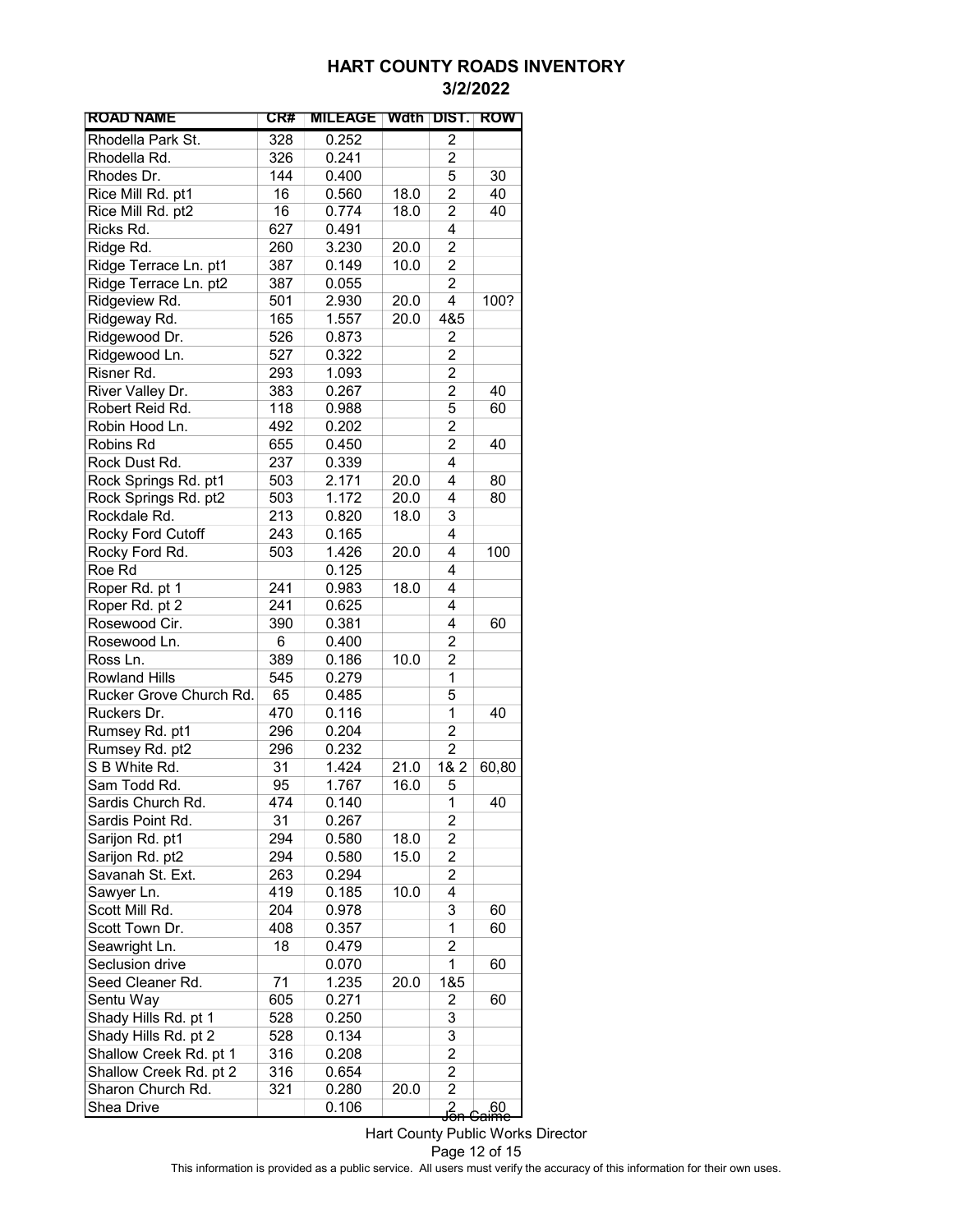| <b>ROAD NAME</b>            | CR#            | <b>MILEAGE</b> | Wdth  | DIST.                   | ROW                    |
|-----------------------------|----------------|----------------|-------|-------------------------|------------------------|
| Sherman Dove Rd.            | 120            | 0.496          |       | 5                       |                        |
| Shiloh Church Rd. pt1       | 61             | 0.891          | 20.0  | 5                       | 60                     |
| Shiloh Church Rd.pt2        | 61             | 0.610          | 15/16 | 5                       | 60                     |
| Shiloh Church Rd.pt3        | 61             | 0.475          | 17/18 | 5                       | 60                     |
| Shirley Rd.                 | 251            | 0.984          | 20.0  | 4                       |                        |
| Shirley's Way               | 618            | 0.290          |       | $\overline{c}$          |                        |
| Shoal Creek Church Rd.      | 245            | 1.720          | 18.0  | 4                       |                        |
| <b>Shoal Creek Crossing</b> | 533            | 0.755          |       | 4                       |                        |
| Shoal Creek Rd.pt 2         | 197            | 0.262          | 20.0  | 4                       | 80                     |
| Shoal Creek Rd.pt 3         | 197            | 2.849          | 20.0  | 4                       | 80                     |
| Shoal Creek Rd.pt1          | 197            | 0.268          | 17.0  | 4                       | 60                     |
| Shubert Rd.                 | 490            | 0.332          |       | 2                       |                        |
| Sidney Dr                   | 606            | 0.035          |       | 2                       | 60                     |
| Singleton Rd.               | 98             | 0.673          |       | 5                       |                        |
| Snowbird Ln.                | 442            | 0.254          |       | $\overline{2}$          |                        |
| Somerset rd                 |                | 0.155          |       | 1                       |                        |
| Spears Cir.                 | 392            | 0.314          |       | 3                       |                        |
| Speedway Rd. pt1            | 92             | 0.447          | 16.0  | 5                       | 60                     |
| Speedway Rd. pt2            | 92             | 0.850          | 20.0  | 5                       | 60                     |
| Speedway Rd. pt3            | 92             | 0.716          | 20.0  | 5                       | 60                     |
| Spencer In                  |                | 0.291          | 10.0  | 1                       | 30                     |
| Spring Rd.                  |                | 0.160          |       | $\overline{2}$          |                        |
| Springdale dr               | 258            | 0.180          |       | 3                       |                        |
| St James Rd. pt1            | 3              | 0.422          | 14.0  | $\overline{c}$          |                        |
| St James Rd. pt2            | $\overline{3}$ | 1.033          | 20.0  | 1&2                     | 60/80                  |
| St James Rd. pt3            | $\overline{3}$ | 0.420          |       | 2                       | 60/80                  |
| St James Rd. pt4            | $\overline{3}$ | 0.874          |       | 2                       | 60/80                  |
| St John CME Church Rd.      | 93             | 2.038          | 24.0  | 5                       | 60                     |
| Stansell Dr.                | 303            | 0.759          |       | $\overline{2}$          | 40                     |
| Stephen Johnson Rd.         | 46             | 1.087          | 18.0  | 5                       |                        |
| Sterling Dr.                | 22             | 0.431          |       | 1                       | 40                     |
| still water                 | 90             | 1.100          |       | 5                       |                        |
| Still Waters Rd.            | 90             | 0.742          |       | 5                       |                        |
| Stillwood Dr.               | 663            | 0.500          |       | $\overline{c}$          | 60                     |
| Stinson Ct.                 | 518            | 0.135          |       | $\overline{c}$          |                        |
| Stovall Cir.                | 271            | 0.473          |       | $\overline{c}$          |                        |
| Stovall Rd.                 | 190            | 0.646          |       | 4                       | 60                     |
| Sugarcane Dr.               |                | 0.301          |       | $\overline{\mathbf{c}}$ |                        |
| Sunflower dr                |                | 0.911          |       | 4                       | 60                     |
| Sunnybrook ct               |                | 0.135          |       | 2                       | 40                     |
| Sunnybrook Ln.              | 262            | 0.879          |       | $\overline{c}$          | 40                     |
| Sunset Cir.                 | 345            | 0.328          |       | 3                       |                        |
| Sunset Dr.                  | 346            | 0.498          |       | 3                       |                        |
| Sunset Rd.                  | 217            | 1.170          | 19.0  | 3                       | $\star$                |
| Swan Sanders Rd             | 323            | 1.007          | 18.0  | $\overline{c}$          | 60                     |
| <b>Sylvester Drive</b>      | 674            | 0.125          |       | 1                       | 60                     |
| T B Thornton Rd.            | 25             | 0.537          |       | 1                       |                        |
| Tahoe Ct.                   | 481            | 0.084          |       | 4                       |                        |
| Tahoe Dr.                   | 463            | 0.591          |       | 4                       |                        |
| Tanglewood Ln.              | 519            | 0.381          |       | 2                       | 60                     |
| Taylor Smith Rd. pt 1       | 127            | 0.416          |       | 5                       |                        |
| Taylor Smith Rd. pt 2       | 127            | 0.264          |       | 5                       | 40                     |
| <b>Teasley Cove</b>         |                | 0.100          |       | $\overline{c}$          | 40                     |
| Teasley Ln.                 | 612            | 0.412          |       | $\overline{c}$          | 40                     |
| Tee pee In                  | 558            | 0.209          |       | g<br>Jon                | 50.<br><del>aime</del> |

Hart County Public Works Director Page 13 of 15 This information is provided as a public service. All users must verify the accuracy of this information for their own uses.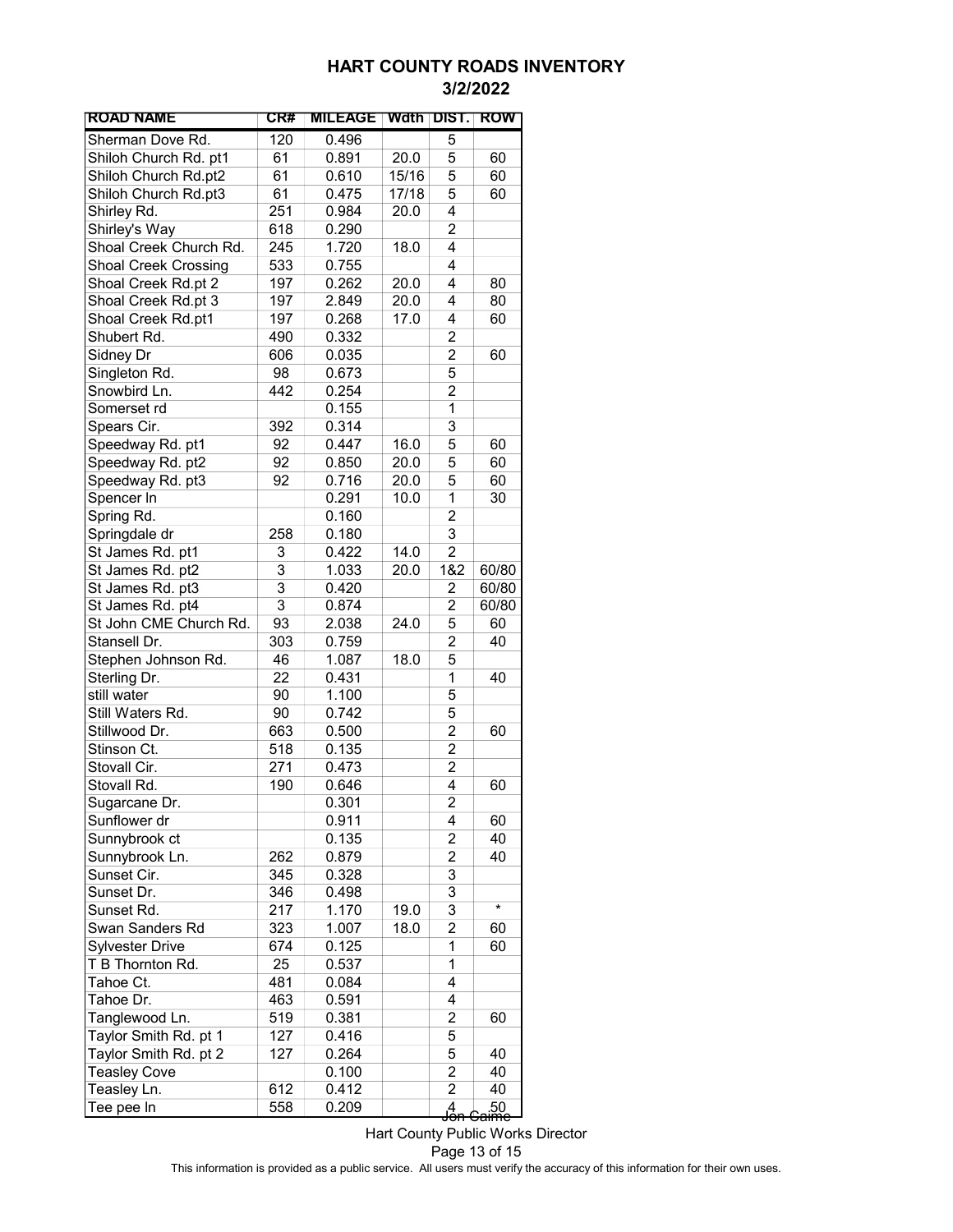| <b>ROAD NAME</b>      | CR# | <b>MILEAGE</b> | Wdth  | DIST.               | <b>ROW</b>       |
|-----------------------|-----|----------------|-------|---------------------|------------------|
| Tefel East Dr.        | 611 | 0.294          |       | 1                   |                  |
| Tefel West Dr.        | 610 | 0.273          |       | 1                   |                  |
| Thermon Adams Rd.     | 64  | 2.250          | 20.0  | 5                   | 60               |
| Thorton Baker Rd.     |     | 0.185          |       | $\overline{2}$      | 40               |
| Thorton Square Drive  |     | 0.055          |       | 5                   | 40               |
| Tim Mize Rd.          | 115 | 0.670          |       | 5                   |                  |
| Timberlane Dr.        | 429 | 0.120          |       | $\overline{c}$      | 30               |
| Tom Bartlett Rd.      | 196 | 0.503          | 16.0  | 4                   |                  |
| Tom Cobb Dr.          | 300 | 0.804          |       | $\overline{2}$      |                  |
| Tom Rice Rd.          | 151 | 1.074          | 16.0  | 5                   | 60               |
| Tony Dr.              |     | 0.244          |       | 4                   | 50               |
| Topher St.            |     |                |       | 3                   | 60               |
| <b>Tranquility Ln</b> | 301 | 1.458          | 15.0  | 2                   | 30               |
| <b>Trinity Lane</b>   |     | 0.338          |       |                     | 50               |
| Tugalo Heights Cir.   | 272 | 1.268          |       | 4                   |                  |
| Tugaloo Point         | 602 | 0.400          |       | 2                   | 50               |
| Turner Rd.            | 3   | 1.568          | 17/20 | 2                   | 60,80            |
| Turtle Ln.            |     | 0.290          |       | $\overline{5}$      | 40               |
| Tuscarora Trail       | 323 | 0.566          |       | $\overline{c}$      |                  |
| Twelve Oaks Rd.       | 229 | 0.468          |       | 4                   | 60               |
| Twin Branch Rd. pt 1  | 339 | 0.982          | 19.0  | 4                   |                  |
| Twin Branch Rd. pt 2  | 339 | 0.235          | 13.5  | 4                   |                  |
| Tyler In              |     | 0.290          |       | 4                   |                  |
| Uly White Rd.         | 88  | 0.905          |       | 5                   | 60               |
| Union Hill Church Rd. | 179 | 1.145          | 18.0  | 3                   | 60               |
| Union Hill School Rd. | 80  | 1.213          | 18.0  | 5                   |                  |
| Valley Hart Rd.       | 547 | 0.510          | 19.0  | 1                   |                  |
| Vandeford Rd.         | 138 | 1.057          |       | 5                   |                  |
| Vandifer point        | 556 | 0.040          |       | 4                   | 50               |
| Vanna Rd.             | 508 | 2.904          | 20.0  | 5                   | 80               |
| vanna waller          | 269 | 0.530          |       | $\overline{2}$      |                  |
| Vassar Ln.            |     | 0.125          |       | $\overline{2}$      | 60               |
| Vaughn Morrison Rd.   | 106 | 0.600          |       | 5                   |                  |
| Vegas dr              |     | 0.221          |       | 4                   | 60               |
| Vickery St. Ext.      | 259 | 0.883          |       | 3                   | 50               |
| Virginia Hills Rd.    | 456 | 0.602          |       | 5                   |                  |
| Wagon Ho Farm Rd.     | 281 | 0.623          |       | 2                   |                  |
| Walnut Dr.            | 292 | 0.770          |       | $\overline{2}$      | 60               |
| Walt Wilson Rd.       | 286 | 0.547          |       | 4                   |                  |
| Walter Way            | 420 | 0.621          |       | 4                   |                  |
| Walters Rd. pt1       | 503 | 1.150          | 20.0  | 4                   | 80               |
| Walters Rd. pt2       | 503 | 1.024          | 20.0  | 4                   | 80               |
| Walters Rd. pt3       | 503 | 0.920          | 20.0  | 4                   | 80               |
| Water Oak Dell Dr.    | 360 | 0.480          |       | 4                   | 60               |
| Watersedge Dr.        | 616 | 0.274          |       | $\overline{c}$      | 60               |
| Watershed Rd.         | 142 | 1.662          |       | 5                   |                  |
| Watsadler Rd.         | 39  | 0.300          | 17.5  | $\overline{c}$      |                  |
| Wayne Cir.            | 382 | 0.366          |       | $\overline{c}$      | 30               |
| Wayne Cir. Ext.       | 635 | 0.085          |       | 2                   |                  |
| Weaver Trail          |     | 0.277          |       | 3                   | 40               |
| Well Rd.              | 72  | 0.536          |       | 5                   | 60               |
| West End Dr.          | 634 | 0.209          |       | 2                   | 60               |
| Westover              |     | 0.048          |       | 2                   | 60               |
| Westwood Cir.         |     | 0.365          |       | $\overline{c}$      | 60               |
| Wheat Rd.             | 297 | 0.643          |       | ∫<br><del>Jon</del> | <del>Caimc</del> |

Hart County Public Works Director Page 14 of 15 This information is provided as a public service. All users must verify the accuracy of this information for their own uses.